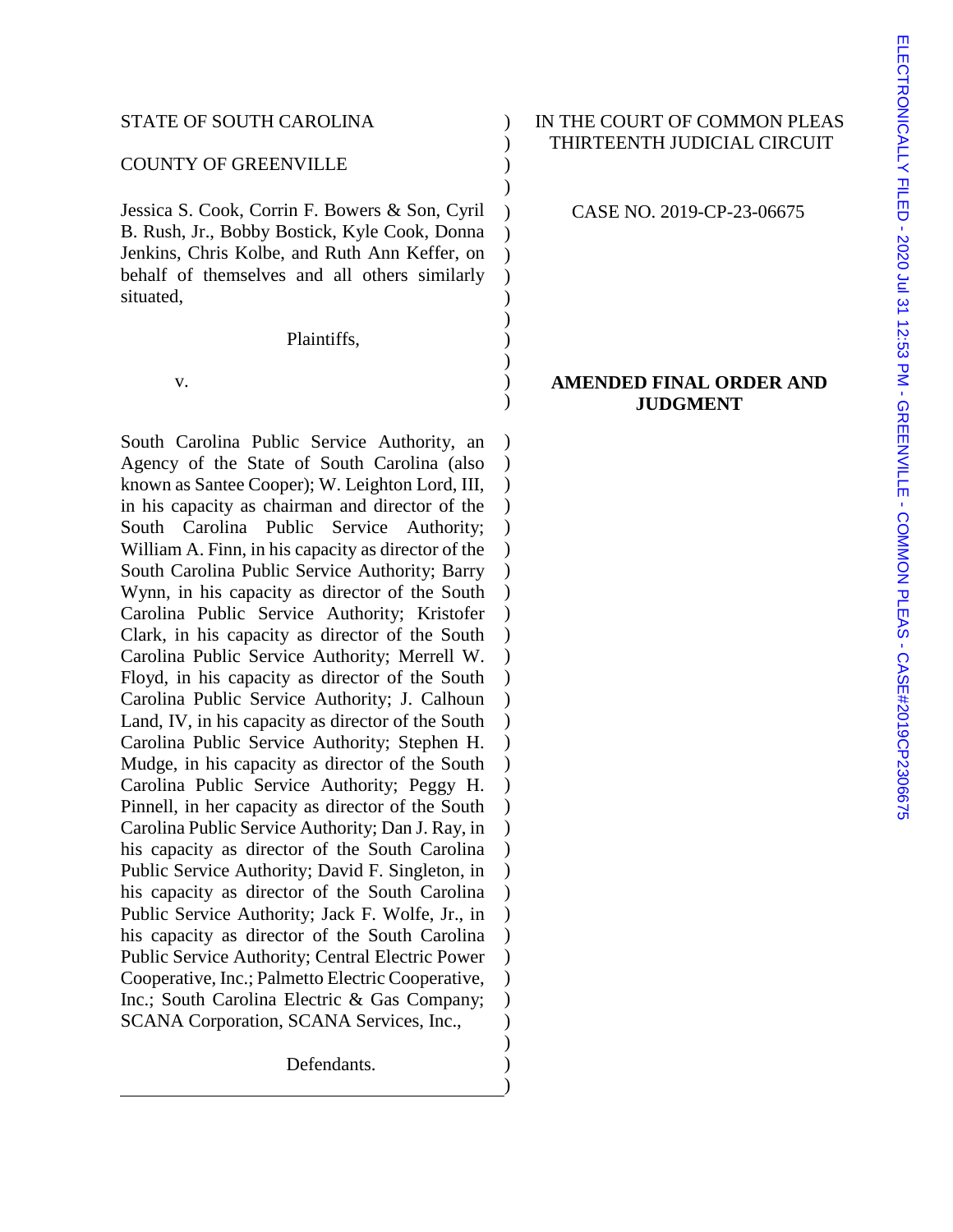This matter is before the Court pursuant to Rule 23(c) of the South Carolina Rules of Civil Procedure upon Class Counsel's Motion for Final Approval of Class Action Settlement ("Final Approval Motion") and Application for Reimbursement of Expenses and a Contingency Fee Award ("Fee Petition"). These matters were argued on July 20, 2020. The Court entered its Final Order and Judgment on July 21, 2020. Objector Century Aluminum of South Carolina, Inc. filed a Motion for Reconsideration on July 29, 2020. The Century motion has been resolved by Consent Order granting in part and denying in part the requested relief. For the reasons set in the Consent Order, the Court hereby enters this Amended Final Order and Judgment granting Plaintiffs' Final Approval Motion and Fee Petition.

#### **INTRODUCTION**

This settlement arises out of a highly contested and extensively litigated case involving the failed construction of two nuclear reactors at the V.C. Summer site in Jenkinsville, South Carolina ("the Project") by Defendants South Carolina Electric & Gas ("SCE&G") and South Carolina Public Service Authority ("Santee Cooper") (collectively "Defendants").<sup>1</sup> On July 31, 2017, Defendants announced they would stop construction of the Project. Shortly thereafter, Class Counsel filed two lawsuits against Santee Cooper on behalf of a class of Santee Cooper direct and indirect customers ("the Customer Class"): *Cook v. South Carolina Public Service Authority*, Case No. 2017-CP-25-348 (Hampton Cty. Ct. Com. Pl., filed Aug. 22, 2017); and *Kolbe v. South Carolina Public Service Authority*, Case No. 2017-CP-08-2009 (Berkeley Cty. Ct. Com. Pl., filed

 $1$  Other Defendants in this action include Santee Cooper Directors W. Leighton Lord, III, William A. Finn, Barry Wynn, Merrell W. Floyd, J. Calhoun Land, IV, Stephen H. Mudge, Peggy H. Pinnell, Dan J. Ray, David F. Singleton, and Jack F. Wolfe, Jr; Central Electric Power Cooperative, Inc.; Palmetto Electric Cooperative, Inc.; SCANA Corporation; and SCANA Services, Inc. Unless otherwise stated, reference to "Defendants" means Santee Cooper and SCE&G.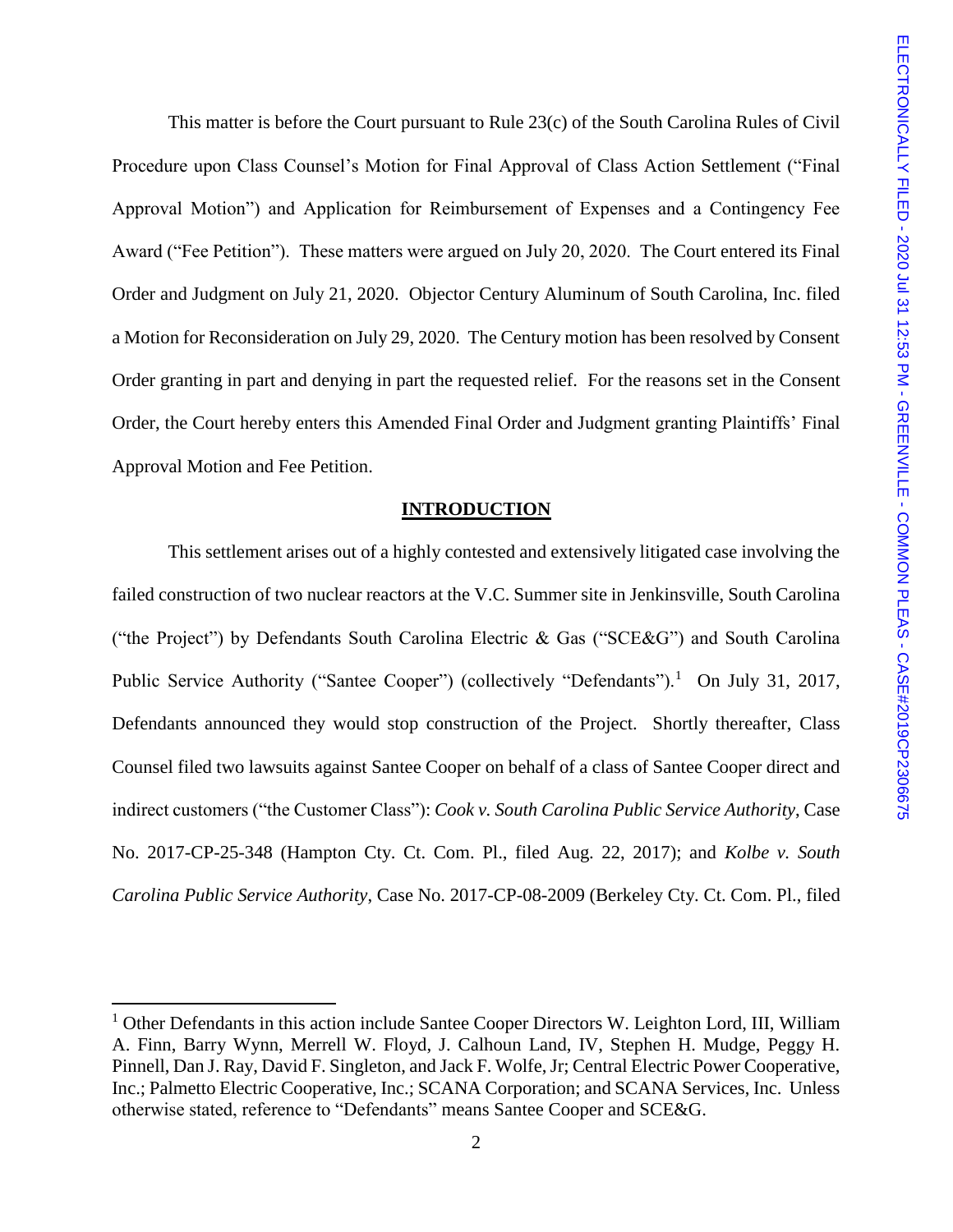Aug. 23, 2017). The cases were later consolidated and SCE&G and SCANA Corporation were added as parties.<sup>2</sup>

Class Counsel amended their complaint as the case progressed so that a Fifth Amended Complaint was filed on July 25, 2019. The other parties updated their responsive pleadings, and Central Electric asserted cross claims against Santee Cooper and the Director Defendants. Palmetto Electric asserted cross claims against Santee Cooper, the Director Defendants, SCE&G, and SCANA. Santee Cooper asserted cross claims against SCE&G, Central Electric, and Palmetto Electric.

Plaintiffs alleged that after conception of the Project in 2005, and execution of a multibillion dollar Engineering Procurement and Construction contract ("EPC") with Westinghouse Electric Corporation in 2008, the Project was overrun by inefficiencies and gross mismanagement. *See* Fifth Am. Compl., ¶¶ 19-80. Plaintiffs contended Defendants knew years prior to abandonment that the Project was over-budget and no longer feasible. As set forth in Plaintiffs' Fifth Amended Complaint, despite this knowledge, Defendants continued to collect copious sums of money from members of the Customer Class through advanced financing, which covered the Project's debt, executive salaries, and bonuses. *Id*.

After more than two and a half years of litigation, and concluding a two-day mediation, during the early morning hours of February 20, 2020, the parties reached a preliminary settlement, only two months before trial was scheduled to begin. In reaching that critical juncture, Class Counsel withstood numerous challenges and cleared many procedural hurdles, including:

1. Multiple motions to dismiss;

<sup>2</sup> On March 23, 2018, Class Counsel consolidated *Kolbe* into *Cook* by filing a Fourth Amended Complaint in *Cook*.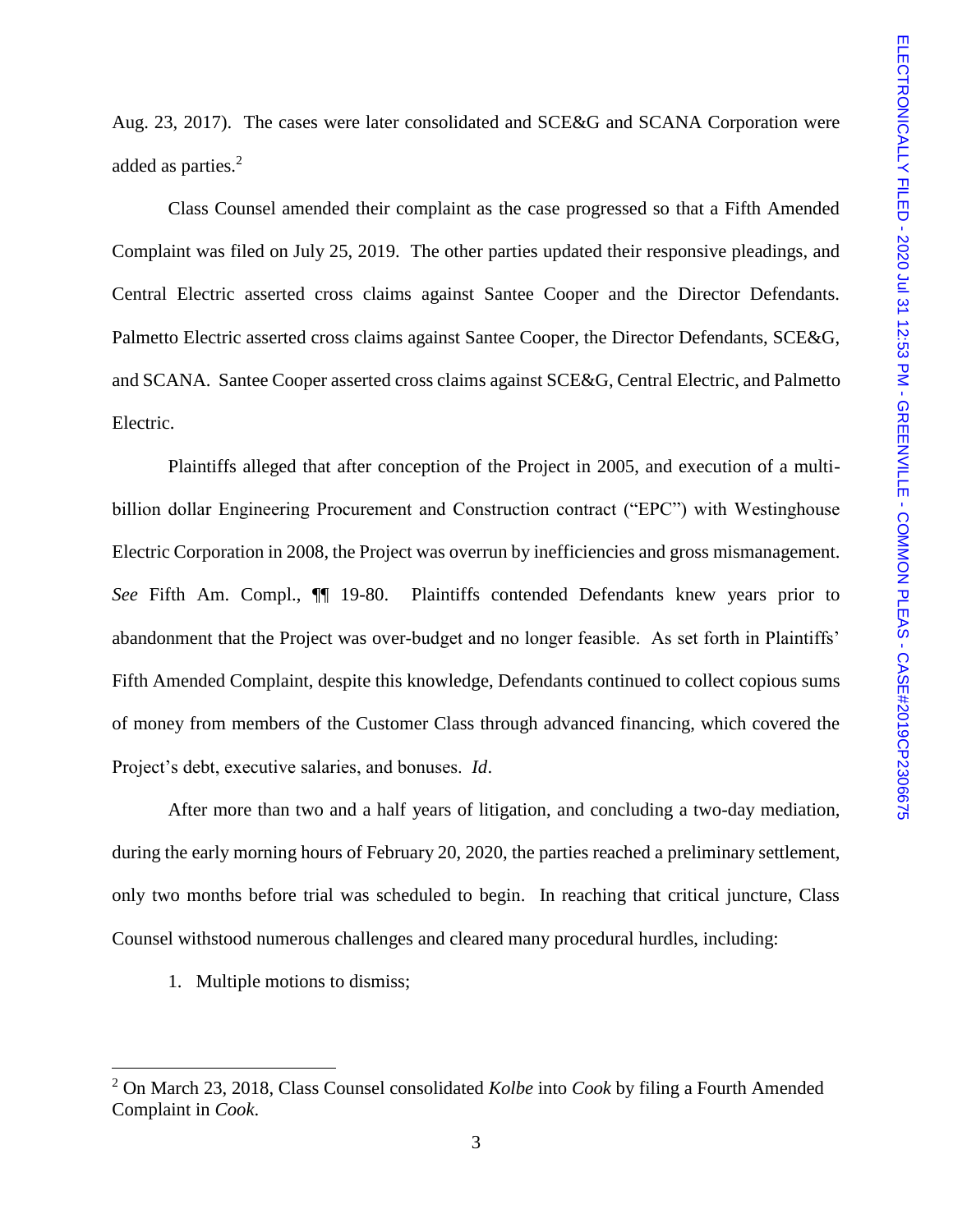- 2. Multiple motions to compel arbitration;
- 3. A petition in the original jurisdiction of the Supreme Court of South Carolina and a corresponding motion to stay the case;
- 4. Class Counsel's motion for class certification;
- 5. Santee Cooper's motion for declaratory relief and to expedite the hearing;
- 6. Removal to the district court for the District of South Carolina;
- 7. SCE&G's appeal to the Fourth Circuit of the district court's order remanding the case to the South Carolina circuit court and a corresponding motion to stay the case; and
- 8. Motions to decertify the Class and to exclude future damages.

In addition to the extensive motions and appellate practice, Class Counsel also engaged in

immense discovery, including:

- 1. Over forty depositions of fact, corporate, and expert witnesses;
- 2. Extensive review of over sixty batches of documents totaling more than 2.5 million pages;
- 3. Issuance of third-party subpoenas to independent project contractors, auditors, and consultants;
- 4. Review of documents produced via subpoena *duces tecum*;
- 5. Numerous motions to compel production based upon alleged deficient production;
- 6. Extensive review and conferral regarding the production of numerous privilege logs; and
- 7. Motions to compel documents identified from the various privilege logs.

Through discovery and extensive document review, Class Counsel developed the argument that Defendants should have ceased the Project's construction by April 2012 because it was no longer reasonable to proceed. Specifically, the EPC provided Defendants a mechanism to stop construction without significant economic ramifications to the utilities, and in turn to the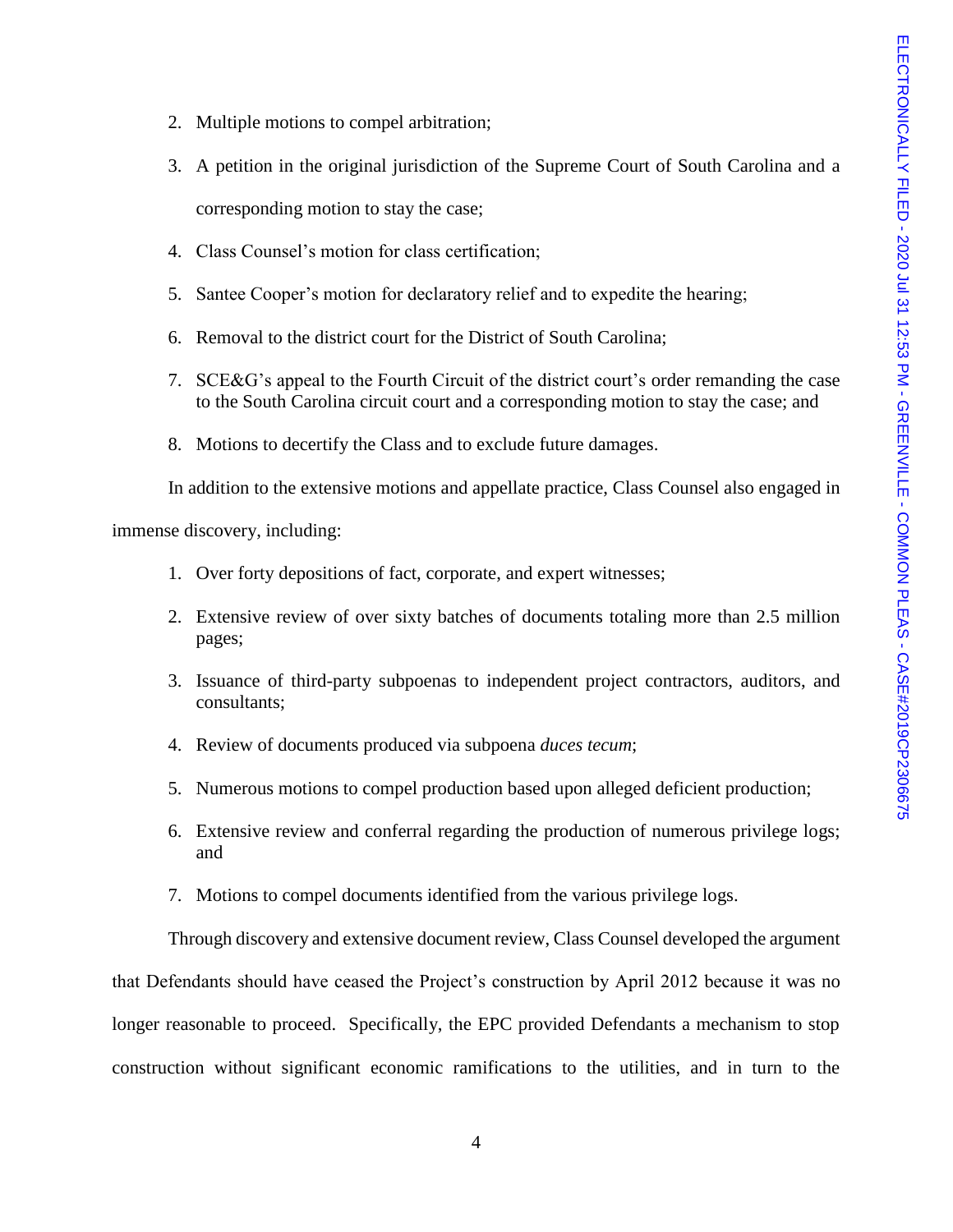customers, before signing the "Full Notice to Proceed." *See* Final Approval Motion, p. 5-6. Recognizing the import of this contractual milestone, Class Counsel developed their litigation strategy around this event and targeted discovery around their theory. *Id*.

As part of these efforts, Class Counsel pursued multiple depositions of SCE&G's top executives. Among those executives, Jeff Archie (former Chief Nuclear Officer), Jimmy Addison (former Chief Financial Officer), Steve Byrne (former Chief Operating Officer), and Kevin Marsh (former Chief Executive Officer) invoked their Fifth Amendment right against self-incrimination. In addition, Class Counsel deposed Santee Cooper's current and former officials, whose testimony Class Counsel alleged demonstrated that, far from a passive or uninformed Project partner, Santee Cooper knew very early on that (1) there was no need for additional generation from the two new units, and (2) SCE&G was not equipped to manage construction of the Project. *See* Final Approval Motion, p. 6.

Though Plaintiffs contended their arguments were well supported by the discovery in this case, Defendants vigorously denied liability. Two main defenses emerged. Santee Cooper argued the utility was legally obligated to collect rates from the Customer Class sufficient to cover Project debts, regardless of whether there was any negligence in incurring those debts. Meanwhile, SCE&G contended there was no duty owed to the Customer Class in the absence of a utility or contractual relationship. Additionally, Defendants aggressively challenged venue, subject matter jurisdiction, standing, class certification, and damages.

On February 18, 2020, the parties agreed to mediation for a fourth time—the second with this Court presiding.<sup>3</sup> The parties agreed to a settlement amount of \$520 million, representing a

 $3$  The parties previously agreed to mediation in October 2019 with this Court presiding. Additionally, the parties mediated in February 2019 and June 2019 with the Honorable Joseph F. Anderson, Jr., Senior District Court Judge.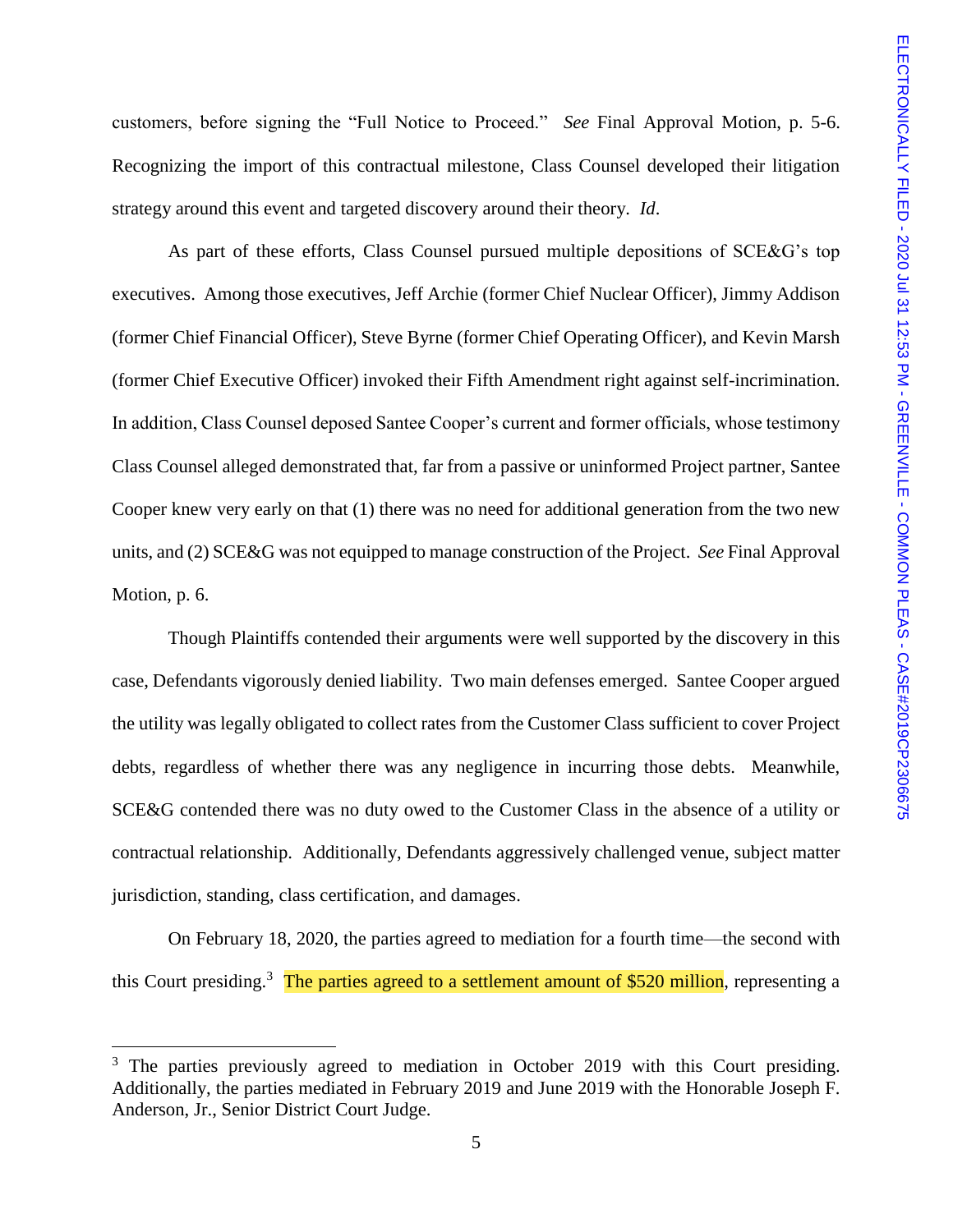96% recovery of costs incurred by the Customer Class from Full Notice to Proceed through Project abandonment. *See* Aff. of John Alphin, ¶ 4 (Ex. 2 to Fee Petition). In addition, Class Counsel secured a four-year freeze on rate increases by Santee Cooper, the value of which is estimated to total roughly \$510 million of additional benefit to the Customer Class.<sup>4</sup> *Id.* at ¶ 7.

On March 17, 2020, this Court heard Class Counsel's unopposed motion for preliminary approval. In finding probable cause existed to approve the settlement, this Court recognized the extraordinary efforts of all counsel, but particularly of Class Counsel, and ordered notice of the proposed settlement be sent to the Class. *See* Order Granting Prelim. Approval of Class Action Settlement, filed March 17, 2020.

On May 29, 2020, Class Counsel filed their Fee Petition seeking a 15% fee on the net present value of the cash components of the settlement<sup>5</sup> (the "Common Benefit Fund") and making no request from the \$510 million future benefit. On July 10, 2020, Class Counsel filed their Final Approval Motion.

## **OVERVIEW OF CLASS NOTICE**

The United States Supreme Court has determined that the class representative, through Class Counsel, is responsible for providing class members the best practicable notice. *Eisen v. Carlisle & Jacquelin*, 417 U.S. 156, 173-77 (1974); *see also Krakauer v. Dish Network, LLC*, 925 F.3d 643, 655 (4th Cir. 2019) (observing that notice "is designed to secure judgments binding all class members save those who affirmatively elect to be excluded" (quoting *AmChem Products, Inc. v. Windsor*, 521 U.S. 591, 614-15 (1997))).

<sup>&</sup>lt;sup>4</sup> It was not lost on this Court that while the parties were engaged in their final mediation, counsel were continuing their forward progress toward trial, preparing for depositions even as their counterparts at the mediation were signing the settlement terms.

<sup>5</sup> *See* Fee Petition, at n. 58.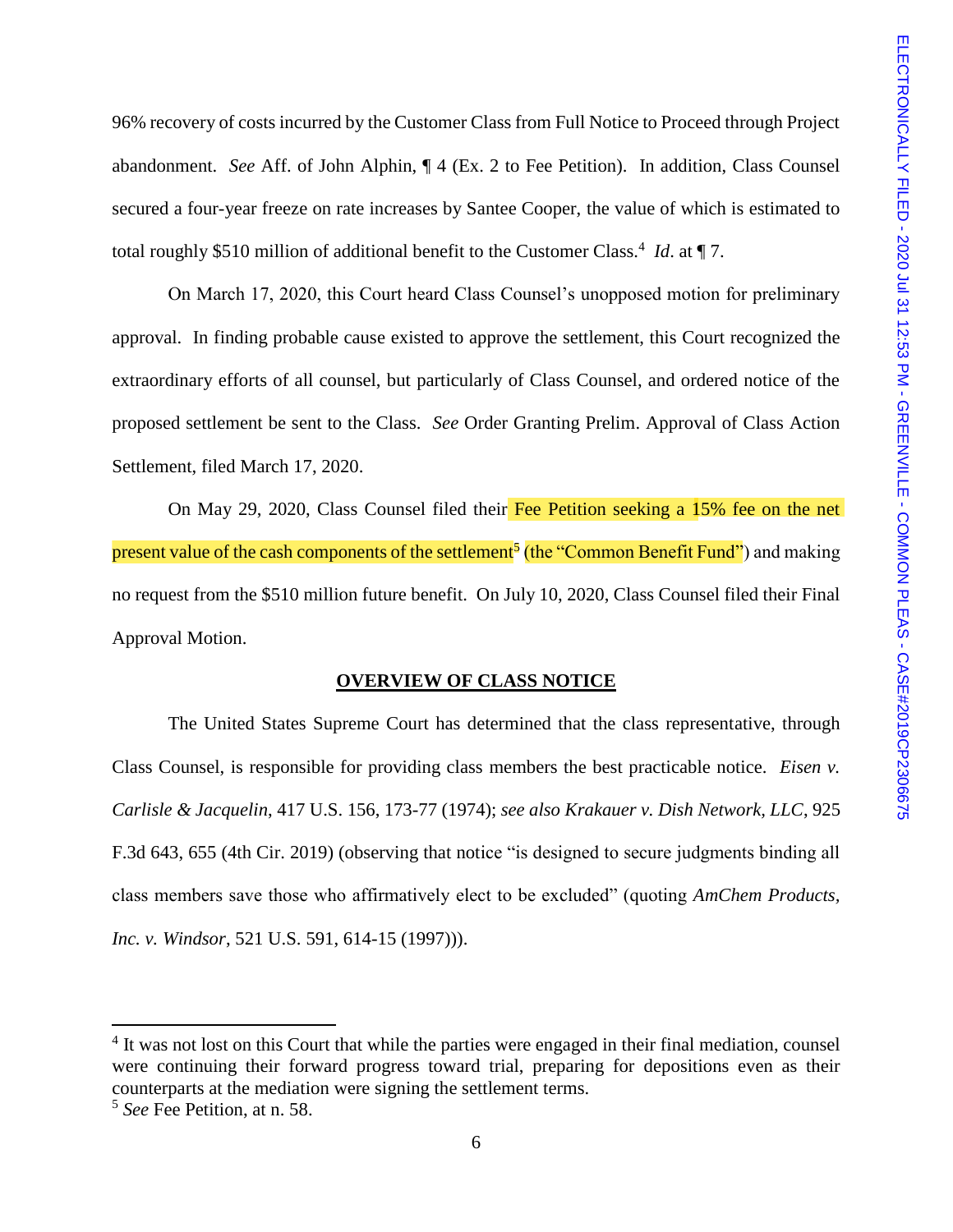Based on this requirement, Class Counsel, in conjunction with defense counsel, undertook

rigorous efforts to ensure the most widespread notice possible, including:

- 1. Class Counsel worked with Santee Cooper's and Central Electric's counsel to identify 1,660,263 current and former customers that fit the Class definition.
	- a. On May 1, 2020, notice was sent by e-mail to the 641,696 Class members for whom e-mail addresses were available, which resulted in 650,864 notices sent via e-mail due to some Class members having multiple e-mail addresses.
	- b. On May 1, 2020, notice was sent by mail to 998,478 Class members.
	- c. On May 15, 2020, notice was sent by mail to 17,488 Class members with initially invalid mailing addresses that were able to be corrected.
	- d. On May 21, 2020, notice was sent by mail to 125,715 Class members whose e-mailed notice was returned as undeliverable.
	- e. As of June 26, 2020, notice has been sent to 131,670 Class members whose addresses were corrected after the initial mailed notice was returned as undeliverable.
- 2. Notice was published in the *Columbia State*, *Greenville News*, *Charleston Post & Courier*, *Aiken Standard*, *Beaufort Gazette / Bluffton Island Packet Combo*, *Rock Hill Herald*, and *Myrtle Beach Sun News*. These seven papers cover the state, providing extensive supplemental notice to the direct notice detailed above.
- 3. Class Counsel established a settlement website and toll-free line to provide additional information to the Customer Class. As of June 26, 2020, there had been 18,199 unique visitors to the website and 28,860 website pages presented, and there had been 9,621 calls to the toll-free line representing 35,364 minutes of use.
- 4. Class Counsel also ran internet banner ads totaling approximately 12.3 million impressions on Google Display Ad Network and Facebook.<sup>6</sup>

<sup>&</sup>lt;sup>6</sup> See Declaration of Cameron R. Azari, Esq., Director of Legal Notice, Hilsoft Notifications, attached as Exhibit 1 to Final Approval Motion.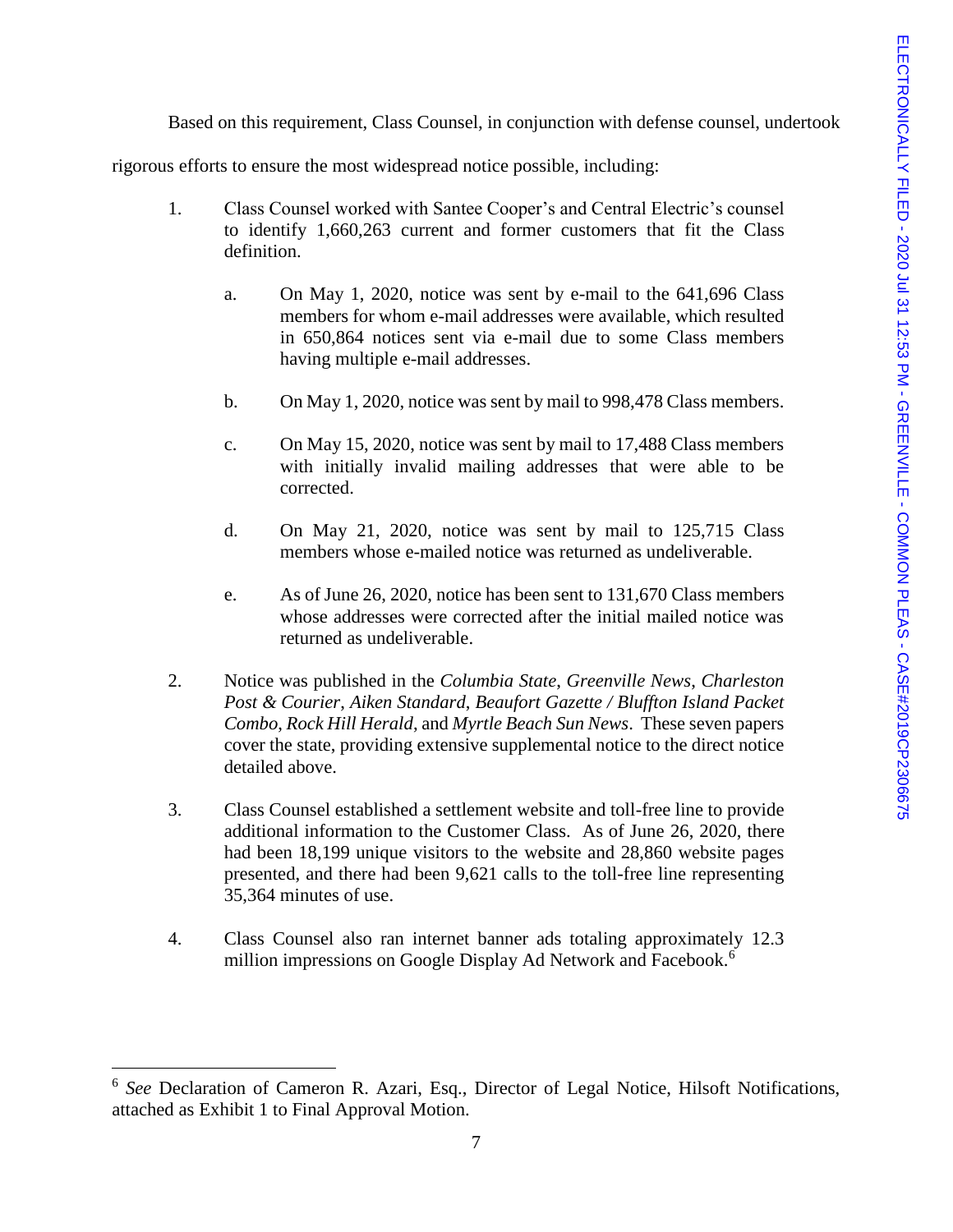Notice has been e-mailed or mailed to 1,653,078 unique Class members, with notice to just 15,241 unique Class members currently known to be undeliverable. The individual notice has therefore reached more than 98.6% of the Class members.<sup>7</sup> Individual notice has been supplemented with publication notice and internet banner ads.

As previously approved in the March 17, 2020 Preliminary Approval Order, all forms of the notice that were distributed as described above identified the benefits of the settlement, including the Common Benefit Fund payments that will be made and the Rate Freeze, as defined in the Settlement Agreement. The Rate Freeze was described in the notice as being consistent with the rates projected in the Reform Plan submitted to the South Carolina General Assembly. The notice of the Rate Freeze and additional details about the frozen rates were posted in full on the settlement web site. This robust notice effort satisfies Rule 23(c), SCRCP, and all due process obligations.

## **FINAL SETTLEMENT APPROVAL**

## **I. INTRODUCTION**

Whether to grant final approval of a class action rests in the trial court's discretion, "which should be exercised in light of the general judicial policy favoring settlement." *Robinson v. Carolina First Bank, NA*, Case No. 7:18-cv-02927-JDA, 2019 WL 2591153, \*8 (D.S.C. June 21, 2019) (quoting *In re Sumitomo Copper Litig.*, 189 F.R.D. 274, 280 (S.D.N.Y. 1999).<sup>8</sup> Ultimately, the Court must determine whether the proposed settlement is fair and adequate. *In re Jiffy Lube.* 

<sup>7</sup> *Id*. ¶ 35.

<sup>&</sup>lt;sup>8</sup> Rule 23, SCRCP, is similar to Rule 23, FRCP, and the district courts confront class action issues much more frequently than South Carolina state courts. In these circumstances, the Supreme Court of South Carolina has determined it is appropriate to "look to the construction placed on the Federal Rules of Civil Procedure." *Gardner v. Newsome Chevrolet-Buick, Inc*., 304 S.C. 328, 330, 404 S.E.2d 200, 201 (1991).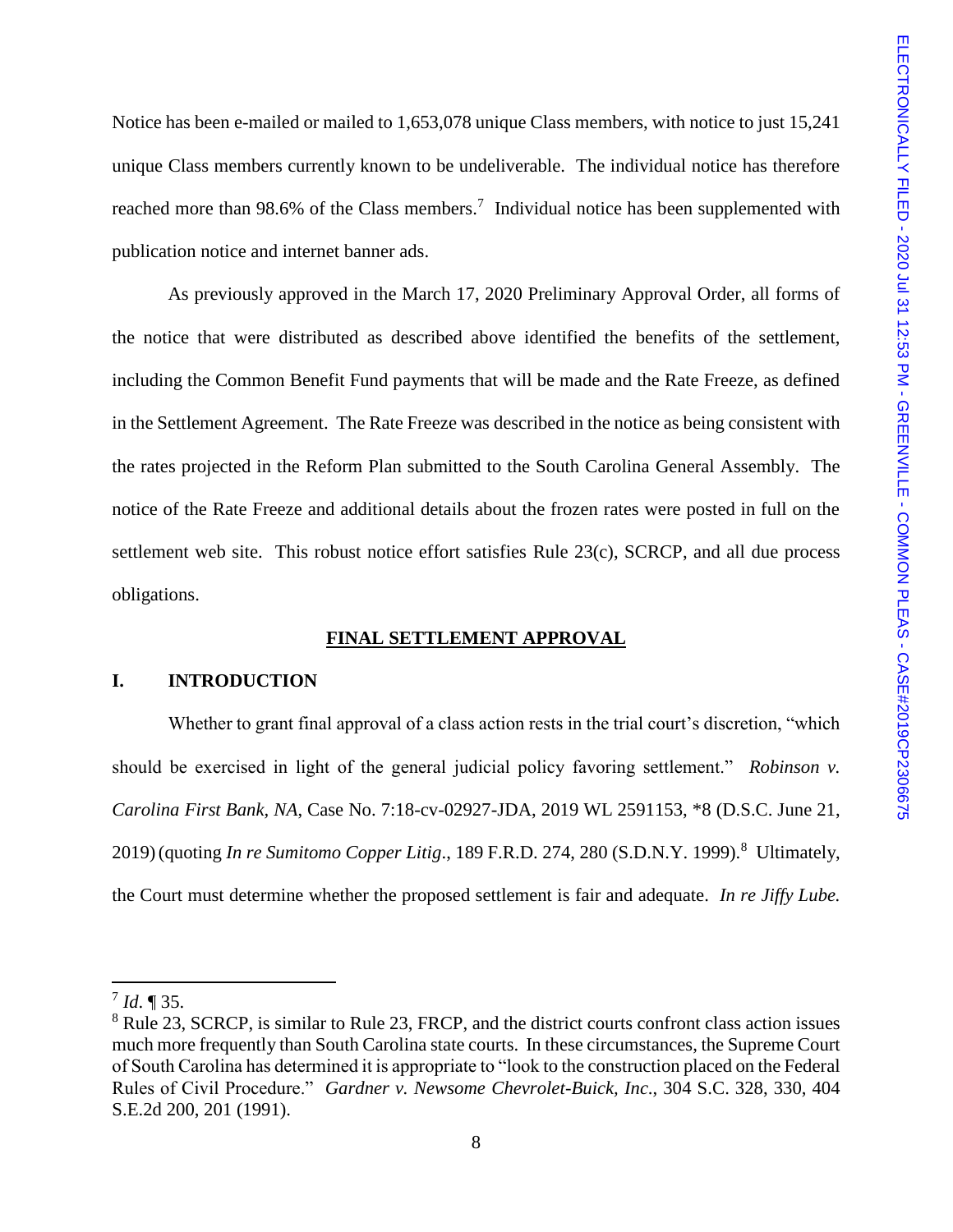*Sec. Litig*., 927 F.2d 144, 159 (4th Cir. 1991) (outlining factors considered by district courts in the Fourth Circuit).

In analyzing fairness, this Court is tasked with considering "(1) the posture of the case at the time the settlement was proposed, (2) the extent of discovery that had been conducted; (3) the circumstances surrounding the negotiations, and (4) the experience of counsel in the area of . . . class action litigation." *Id.*

In assessing adequacy, district courts in the Fourth Circuit have considered the following: (1) the relative strength of the Class claims on the merits; (2) the existence of any difficulties of proof or strong defenses the plaintiffs are likely to encounter if the case goes to trial; (3) the anticipated duration and expense of additional litigation; (4) the solvency of the defendants and the likelihood of recovery on a litigated judgment; and (5) the degree of opposition to the settlement. *In re Jiffy Lube*, 927 F.2d at 159; *In re: Lumber Liquidators Chinese-Manufactured Flooring Prod. Mktg., Sales Practices & Prod. Liab. Litig.*, 952 F.3d 471, 484 (4th Cir. 2020).

In addition to these matters, this Court is also being asked to approve attorneys' fees and costs, as well as service awards for Class representatives and named Plaintiffs, both of which sound in the discretion of this Court.

#### **II. FAIRNESS**

The fairness inquiry "serves to protect against the danger that counsel might compromise a suit for an inadequate amount for the sake of insuring a fee." *In re Mid-Atl. Toyota Antitrust Litig*., 564 F. Supp. 1379, 1383 (D. Md. 1983) (internal citations omitted). Typically, there is a "strong initial presumption that the compromise is fair and reasonable." *S.C. Nat'l Bank v. Stone*, 139 F.R.D. 335, 339 (D.S.C. 1991).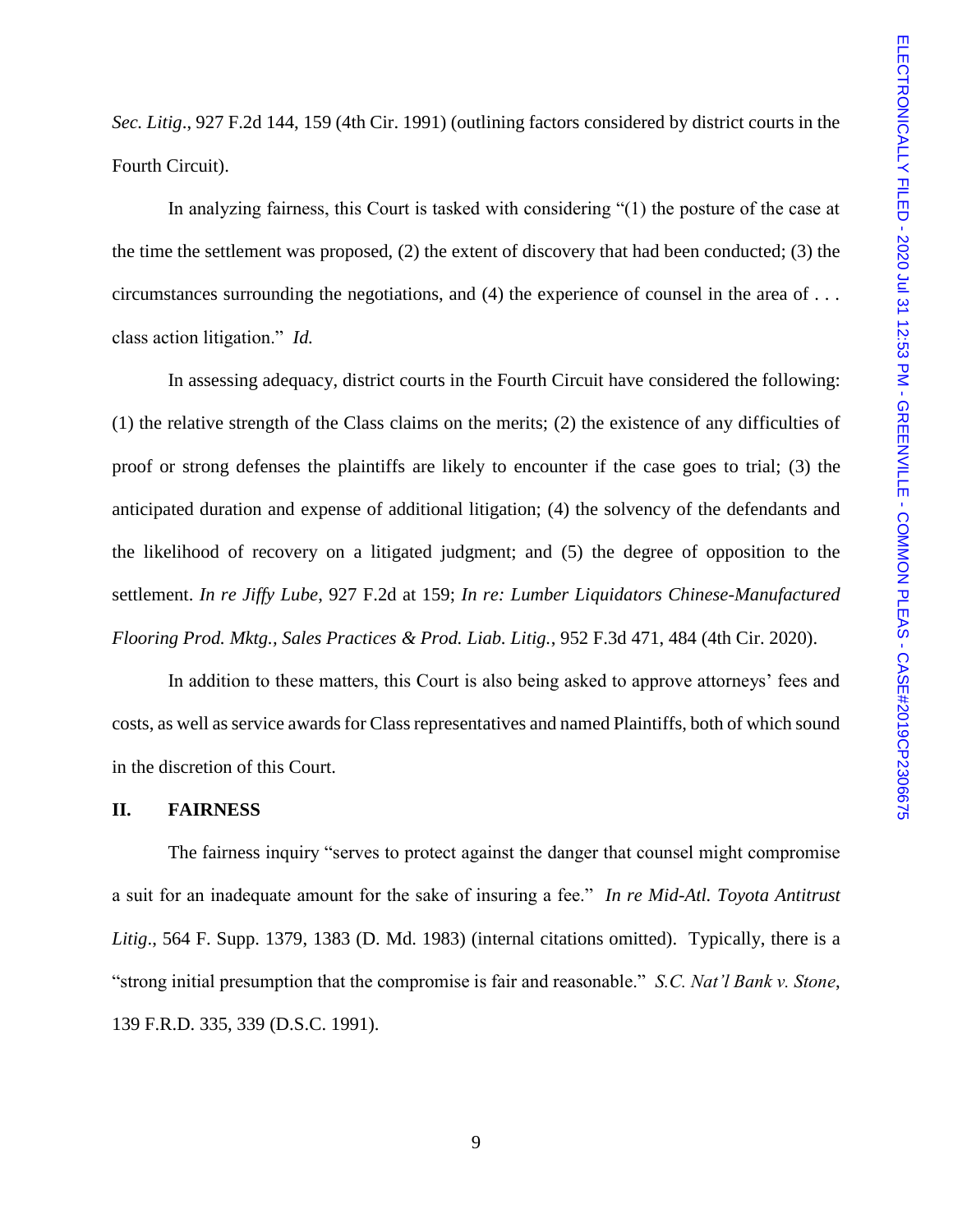At the outset, this Court finds the Fourth Circuit factors are an appropriate standard to assess the fairness of the proposed settlement. With that in mind, the Court now turns to each of those factors.

#### A. Posture of the Case at the time of Settlement

"Considering the posture of the case at the time of settlement allows the Court to determine whether the case has progressed far enough to dispel any wariness of 'possible collusion amongst the settling parties.'" *Brown v. Transurban USA, Inc.*, 318 F.R.D. 560, 571 (E.D. Va. 2016) (quoting *In re The Mills Corp. Sec. Litig*., 265 F.R.D. 246, 254 (E.D. Va. 2009)). This Court finds that by the time of settlement, the parties had exchanged millions of pages of documents, taken dozens of substantive depositions, and engaged in extensive motions practice, including dispositive motions and motions related to discovery. Class Counsel survived numerous motions to dismiss and successfully defended against Santee Cooper's petition in the original jurisdiction, along with SCE&G's removal to federal district court. If the parties had not reached an agreement, the parties were prepared to proceed to trial.

The multiple adversarial proceedings throughout this litigation and the extensive discovery, in addition to the oversight by this Court and Judge Anderson at mediation, support a finding that the settlement was reached far into the litigation and without any hint of collusion. *Brown,* 318 F.R.D. at 572 (finding "[t]hese adversarial encounters dispel any apprehension of collusion between the parties" (quoting *In re NeuStar, Inc. Sec. Litig*., No. 1:14-cv-885 (JCC/TRJ), 2015 WL 5674798, at \*10 (E.D. Va. Sept. 23, 2015)).

#### B. Extent of Discovery at Settlement

Generally, consideration of discovery and its status at the time of settlement provides insight into the parties' appreciation of "the full landscape of their case when agreeing to enter into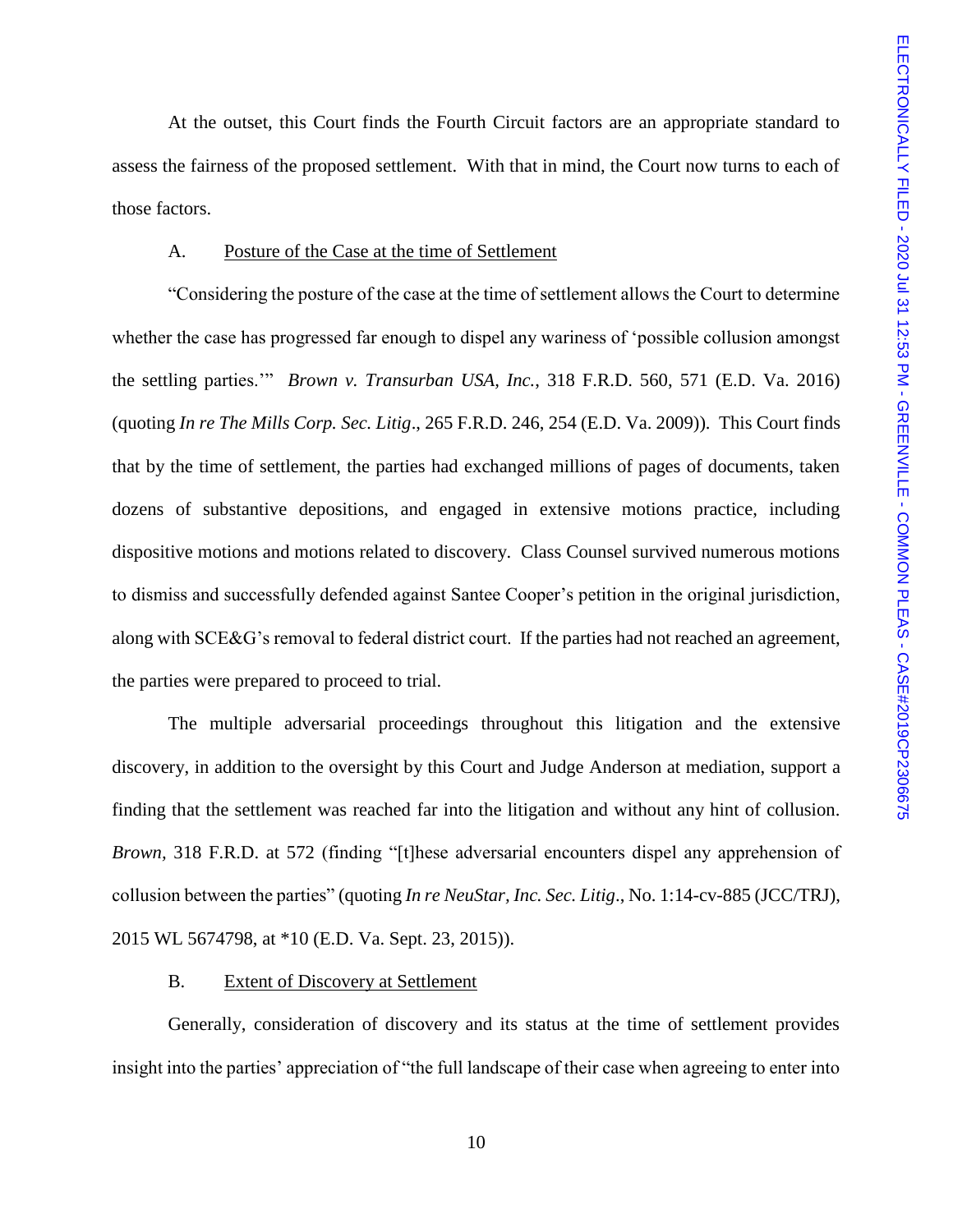[a settlement]." *In re The Mills Corp.*, 265 F.R.D. at 254; *see also Singleton v. Domino's Pizza, LLC*, 976 F. Supp. 2d 655, 679 (D. Md. 2013) (noting that where the parties had exchanged initial discovery and fully briefed a motion to dismiss, which the court denied, "all parties had a clear view of the strengths and weaknesses of their respective positions, and sufficient information about the claims and defenses at the time they began exploring the possibility of settlement").

At the time of settlement, the parties had been engaged in thorough and extensive discovery for more than a year and a half. This included more than forty depositions being taken, the exchange of numerous sets of interrogatories and requests for production, and the production and review of more than 60 batches of responsive documents totaling over 2.5 million pages. At the time of settlement, the parties had entered the final stages of pre-trial discovery and were scheduled to conduct an additional forty depositions of individual cooperative representatives, defense experts, and remaining fact witnesses. For these reasons, this Court finds the parties fully appreciated the landscape of the case and were deeply familiar with the potential strengths and weaknesses of their various positions.

## C. Circumstances Surrounding Settlement Negotiations

 $\overline{a}$ 

The record demonstrates the settlement was the product of good faith negotiations. By mediating this matter four times throughout the litigation—twice with this Court at the request of the Parties—it was particularly evident that the parties were not desperate to settle.<sup>9</sup> Rather,

 $9<sup>9</sup>$  The other two mediations were overseen by Honorable Joseph F. Anderson, Jr. Oversight by this Court and Judge Anderson further demonstrates the absence of collusion. *See Jones v. Singing River Health Servs. Found*., 865 F.3d 285, 295-96 (5th Cir. 2017) (noting that a strong presumption against collusion exists whenever the settlement is overseen by a reputable mediator); *see also Brown*, 318 F.R.D. at 571 (noting the assistance of a professional mediator in a formal mediation settlement can be a factor weighing in favor of fairness).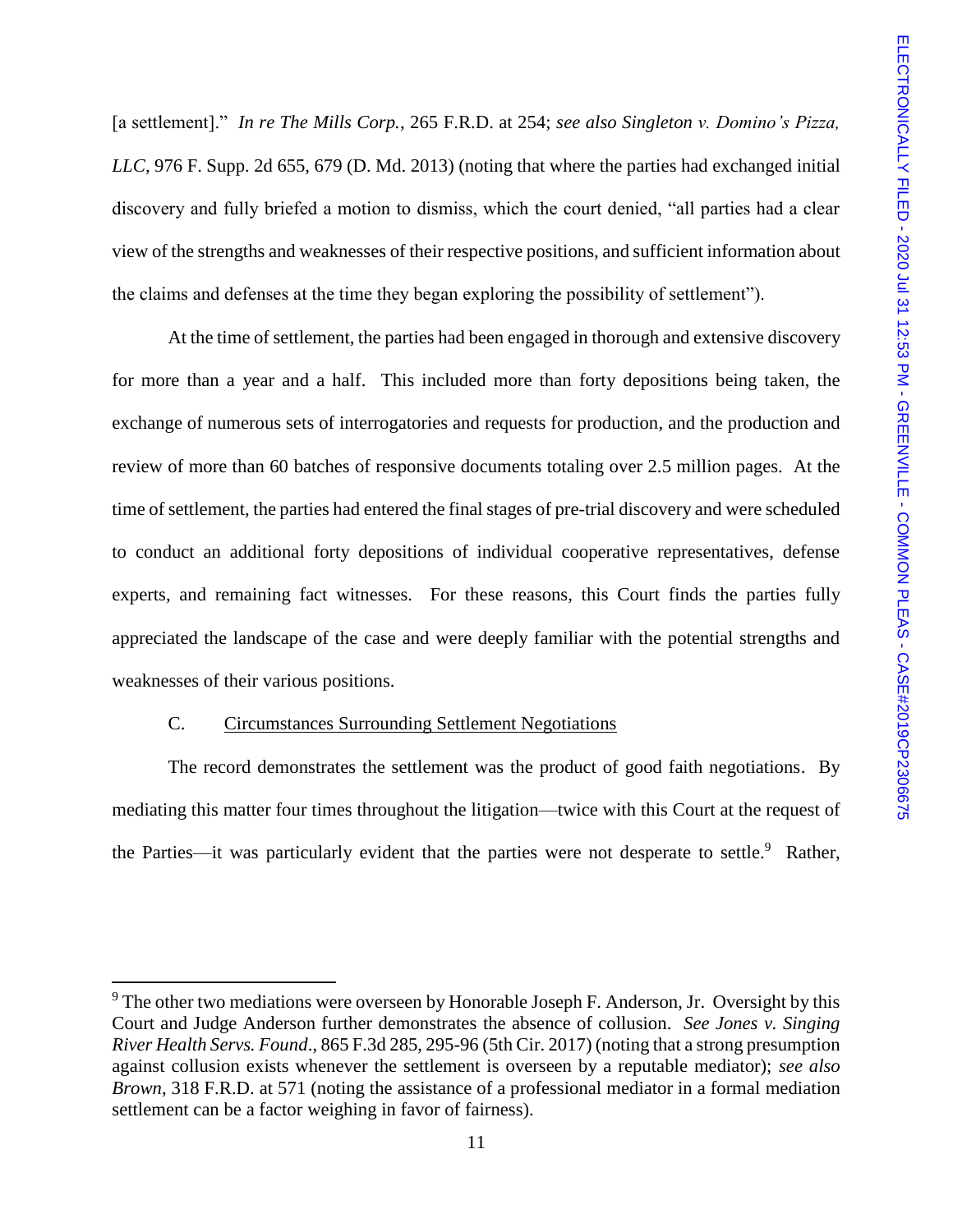counsel were dedicated to zealously advocating their positions. Because of the parties' earnest willingness to try the case, the negotiations were intricate and concessions were made sparingly.

After three unsuccessful mediation attempts, the final mediation was initiated following the case's remand to state court after SCE&G's November 2019 removal to federal court. Upon agreement by all parties, this Court presided over the final mediation. This high level negotiation occurred following several months of significant settlement discovery and analysis surrounding: (1) the amounts expended by the Customer Class during the Project, (2) Defendants' abilities to pay, and (3) the long-term economic impact of any judgment or settlement on the Customer Class. The resulting settlement represents a significant return of funds expended during the interim of the Project to the Customer Class, as well as additional rate relief to benefit the Class over the next four years.

Given this Court's familiarity with the case and the nuanced procedural posture and substantive law, this Court attests the settlement is not the product of collusion. Rather, the settlement is a hard-fought resolution among competent adversaries dedicated to client advocacy.

#### D. Experience of Counsel

Counsel's experience supports the fairness of the settlement. Class Counsel collectively have over two centuries of experience litigating complex matters and class action cases. Further, they have been champions of novel issues and possess significant appellate experience. Similarly, Defendants were represented by premier firms hailing from South Carolina and across the country with tremendous complex litigation experience. Defense counsel rigorously defended this case during its pendency and would have continued to do so at trial.

There is no evidence that this settlement was the product of anything other than arms' length negotiations. Accordingly, this Court finds the settlement in this case is fair.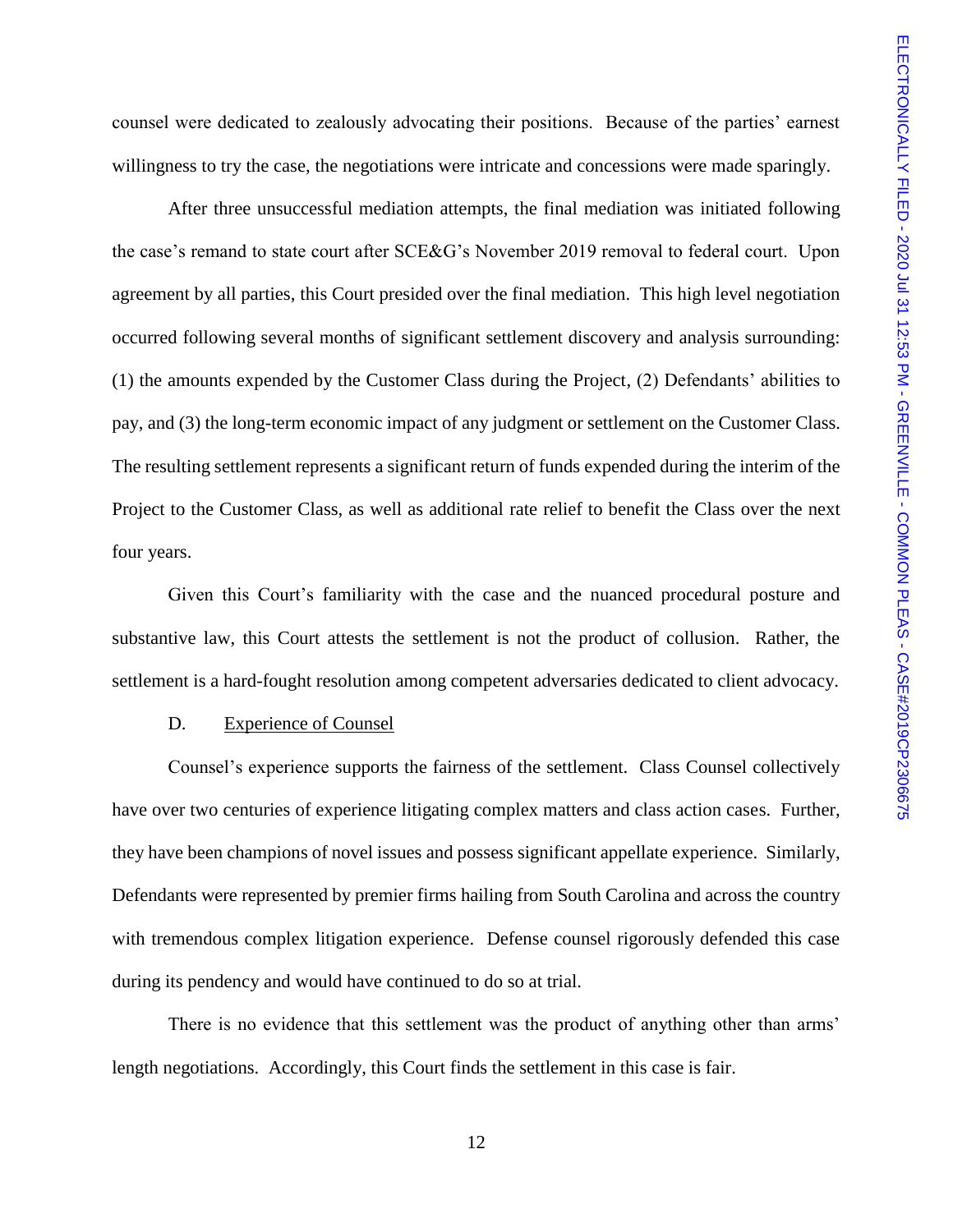## **III. ADEQUACY**

Having found the proposed settlement is fair, this Court must now consider whether the settlement is adequate. This prong hinges on the value of the settlement in light of the damages, and the respective merits of the claims and defenses. *In re: Lumber Liquidators*, 952 F.3d at 485 (upholding the district court's finding of adequacy where the court was familiar with the strengths and weaknesses of the claims and the "existence of difficulties of proof or strong defenses"); s*ee also In re Jiffy Lube*, 927 F.2d at 159.

As with fairness, this Court finds the Fourth Circuit factors are an appropriate standard to assess the adequacy of the proposed settlement. With that in mind, the Court now turns to each of those factors.

## A. The Relative Strength of the Class Claims on the Merits Versus the Value of the Recovery

Class Counsel developed an argument that Defendants should have ceased construction in April 2012, instead of signing off on the Full Notice to Proceed. Advancing this theory through all forms of discovery, Class Counsel estimated customers were assessed \$540 million in advanced financing costs from Full Notice to Proceed through stopping construction.<sup>10</sup> By procuring \$520 million in cash, Class Counsel recovered 96% of the costs at the core of Class Counsel's theory of recovery. Furthermore, the settlement represents more than 70% of the total amount estimated to have been assessed to the Class from the Project's inception to stopping construction. Additionally, Class Counsel secured a four-year Rate Freeze constituting an additional \$510 million benefit to the Class. This Court finds the substantial recovery and significant future relief weigh in favor of adequacy.

<sup>10</sup> *See* Aff. of John Alphin, ¶ 4 (Ex. 2 to Fee Petition).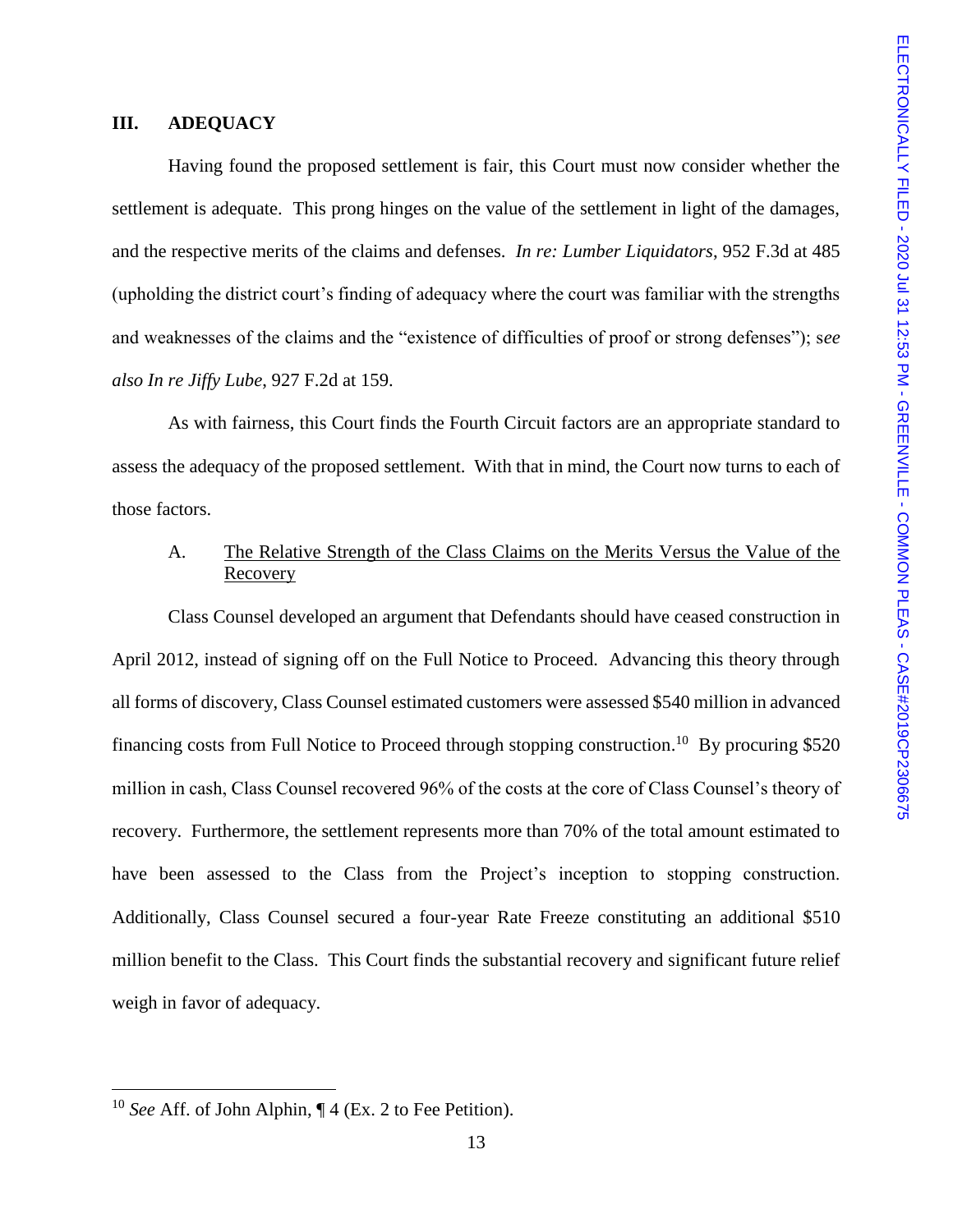## B. The Existence of Difficulties of Proof or Strong Defenses Plaintiffs Were Likely to Encounter at Trial

While Class Counsel strongly believed in the merits of their arguments, liability in this case was nevertheless highly contested. Throughout the case, Santee Cooper maintained that its Enabling Act requires it to collect rates sufficient to cover indebtedness, even if the debt was incurred in a negligent manner. No matter how this novel issue was decided by this Court, it would have been ripe for appellate review, creating further risk of delay in finality for the parties and potential non-recovery.

Separately, SCE&G asserted that it owes no duty to the Class. While the Honorable John C. Hayes, III, had previously denied SCE&G's motion to dismiss on this issue, this Court had not resolved this issue.<sup>11</sup> Rather, the Court indicated the question of duty was a mixed question of law and fact for the jury to decide. Regardless of the outcome, it is certain this issue also would have been appealed.

In the background of these two formidable defenses is a broader nuclear landscape in which lawsuits across the country seeking recovery for failed nuclear construction have been dismissed.<sup>12</sup> Because of the nuance and uncharted path, it is even more likely that an appeal would occur if the case proceeded to trial. For these reasons, this Court finds when balanced against the proposed settlement amount, the substantial risk of an adverse result at trial or a complex appeal from a successful result weighs in favor of adequacy.

<sup>11</sup> *See* Order Den. Def. SCE&G's Mot. to Dismiss filed May 20, 2019.

<sup>&</sup>lt;sup>12</sup> A trial court in Mississippi dismissed such a claim just prior to the inception of this lawsuit. *Biloxi Freezing & Processing, Inc.*, *v. Miss. Power Co.*, C.A. No. A2491-2016-00077 (Miss. Cir. Ct. June 23, 2017). A Florida federal court had dismissed a similar action a year earlier. *Newton v. Duke Energy Fla., LLC*, No. 16-CV-60341-WPD (S.D. Fla. 2016).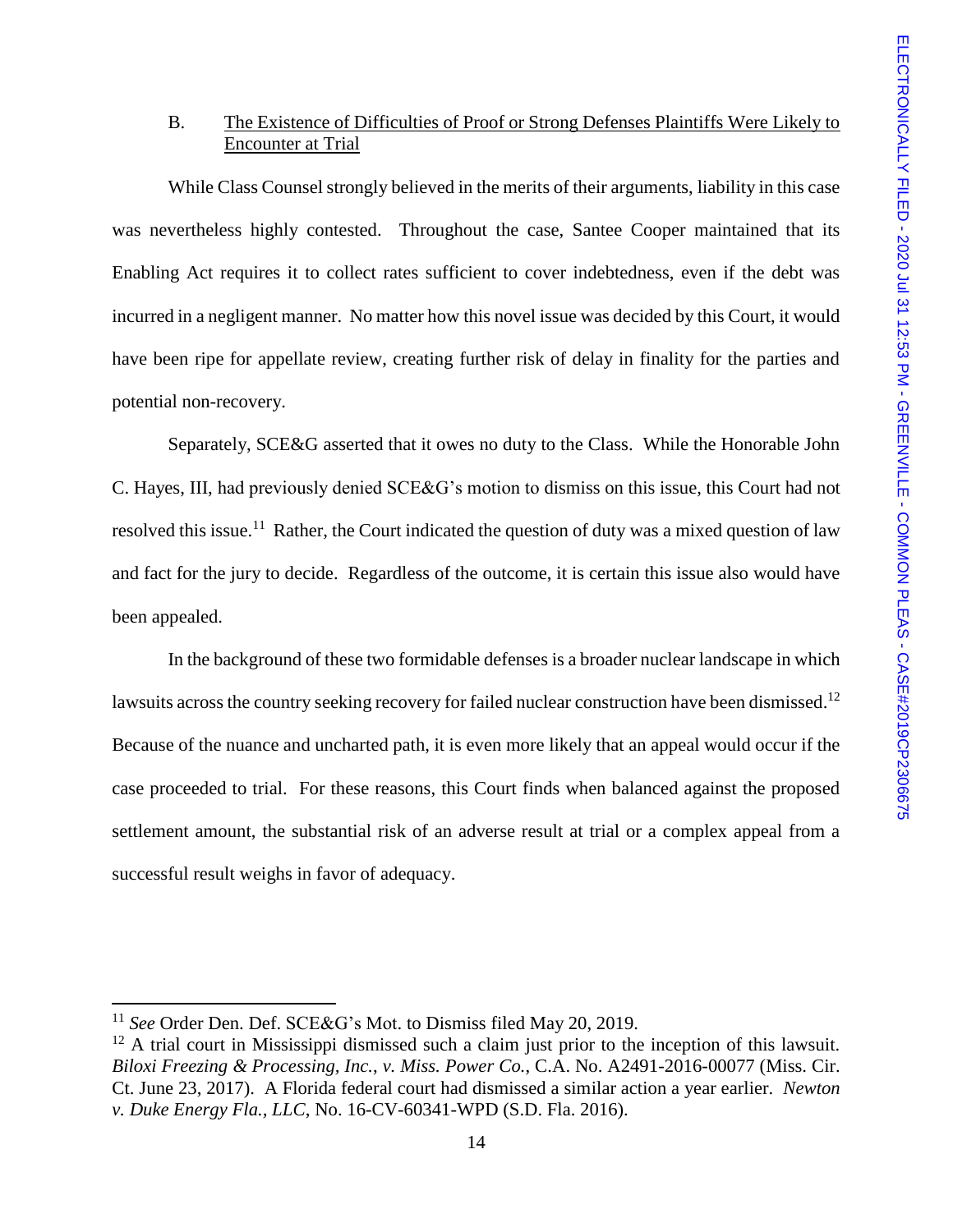## C. Anticipated Duration and Expense of Additional Litigation

Despite the significant discovery that had occurred, sizable and costly discovery remained. Specifically, more than forty depositions remained to be taken, including depositions of corporate representatives for each electric cooperative and a majority of Defendants' experts.

This Court scheduled a three-week trial in Greenville, South Carolina. In connection with trial, Class Counsel have indicated that a number of Class Counsel would be present, which would invite sizable logistical costs, as well as costs associated with witnesses, including travel, lodging, and billable time. Class Counsel would also incur significant expense related to final trial preparation.

In addition, inevitable costs of appeals would flow from a trial of this complexity and magnitude, as well as the costs related to SCE&G's pending appeal to the Fourth Circuit of the district court's remand order. The potential Fourth Circuit decision reversing remand, in addition to changing the case's trajectory, would have exponentially increased costs. Specifically, Class Counsel would have funded final trial preparation in state court, including Class notice, before having to pivot to district court.

Accordingly, this Court finds the anticipated duration and expense of additional litigation had the parties not reached this settlement weighs in favor of adequacy.

## D. Solvency of Defendants and the Likelihood of Recovery on a Litigated Judgment

As acknowledged in the Final Approval Motion, from inception of this case, concerns existed about Defendants' financial circumstances. During the litigation, SCANA merged with Dominion Energy and became known as Dominion Energy South Carolina. In addition, Santee Cooper's financial circumstances, shaped in part by the public political debate surrounding the Project's demise, required a thorough understanding of Defendants' abilities to pay.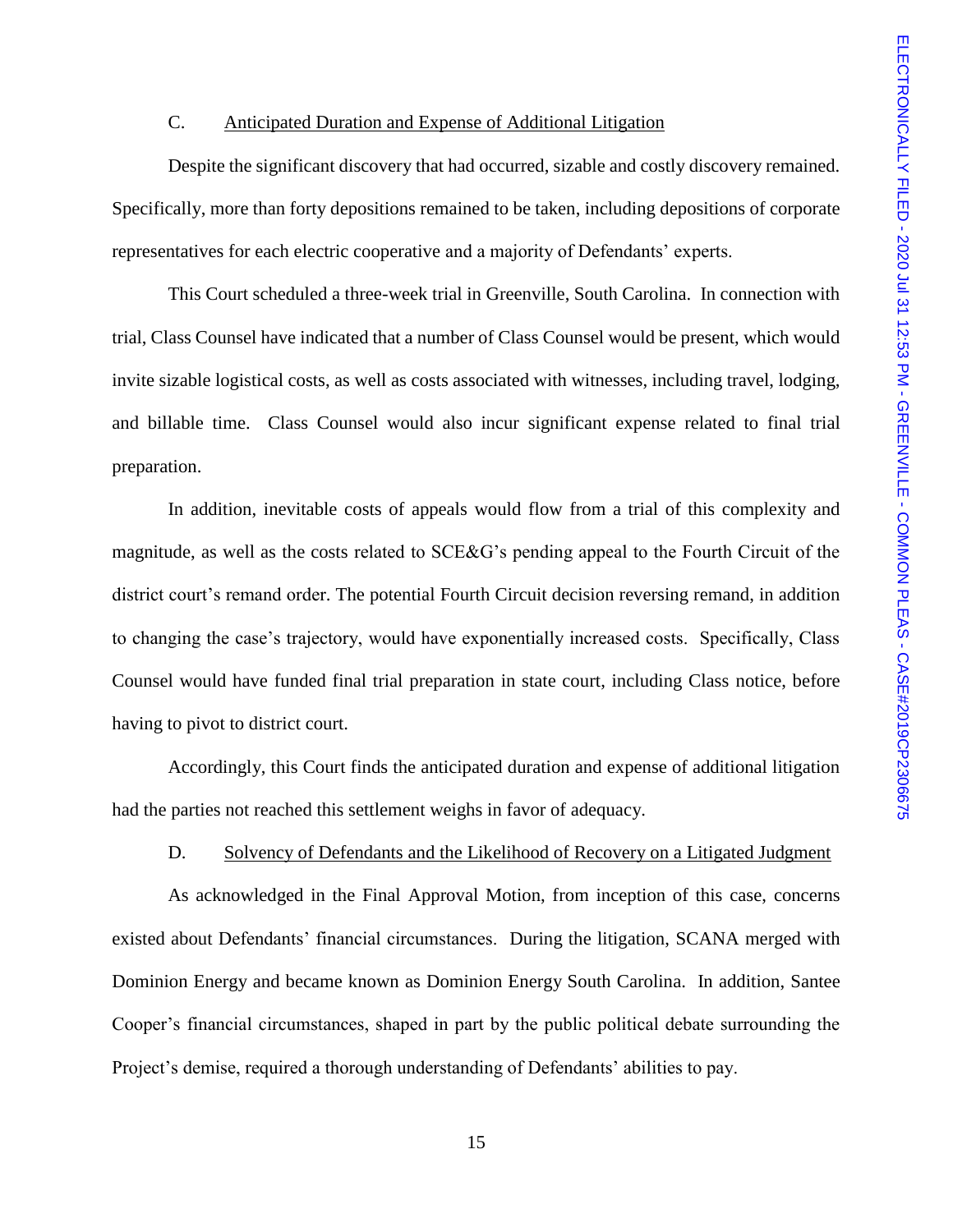The record evidences Class Counsel's laborious efforts to study and understand Defendants' respective financial positions to maximize the resolution for the Class. This includes engaging expert consultants and learning Defendants' accounting principles, rate making, and ability to pay. In so doing, Class Counsel was focused on balancing a maximum recovery against unanticipated economic consequences for the Class.

This Court finds that through these efforts, Class Counsel's decision to enter into a settlement was informed by the potential that Defendants would be unable to satisfy a judgment obtained at trial. Such an outcome would equate to a Pyrrhic victory for the Class without actual relief. For these reasons, this Court finds the proposed settlement adequately compensates members of the Customer Class, taking into account Defendants' finances.

## E. Degree of Opposition to the Settlement

Finally, in its analysis on final approval this Court may consider "[t]he attitude of members of the class, as expressed directly or by failure to object, after notice, to the settlement[.]" *Flinn v. FMC Corp.*, 528 F.2d 1169, 1173 (4th Cir. 1975). Even where opposition exists, a settlement will not be disturbed if the court finds fairness and adequacy exist. *Id.* at 1174; *see also In re: Lumber Liquidators*, 952 F.3d at 485-86 (concluding that 94 opt-outs and 12 objections among 178,859 class members supported a finding of adequacy).

Notice was sent to more than 1.65 million Class members, published in newspapers whose collective circulation covers the entirety of the State, and supplemented with internet banner ads totaling approximately 12.3 million impressions. The notices directed Class members to the settlement website and toll-free line for additional inquiries and further information. After this extensive notice campaign, only 78 individuals (0.0047%) have opted-out, and only nine (0.00054%) have objected. The Court finds this response to be overwhelmingly favorable. *See In*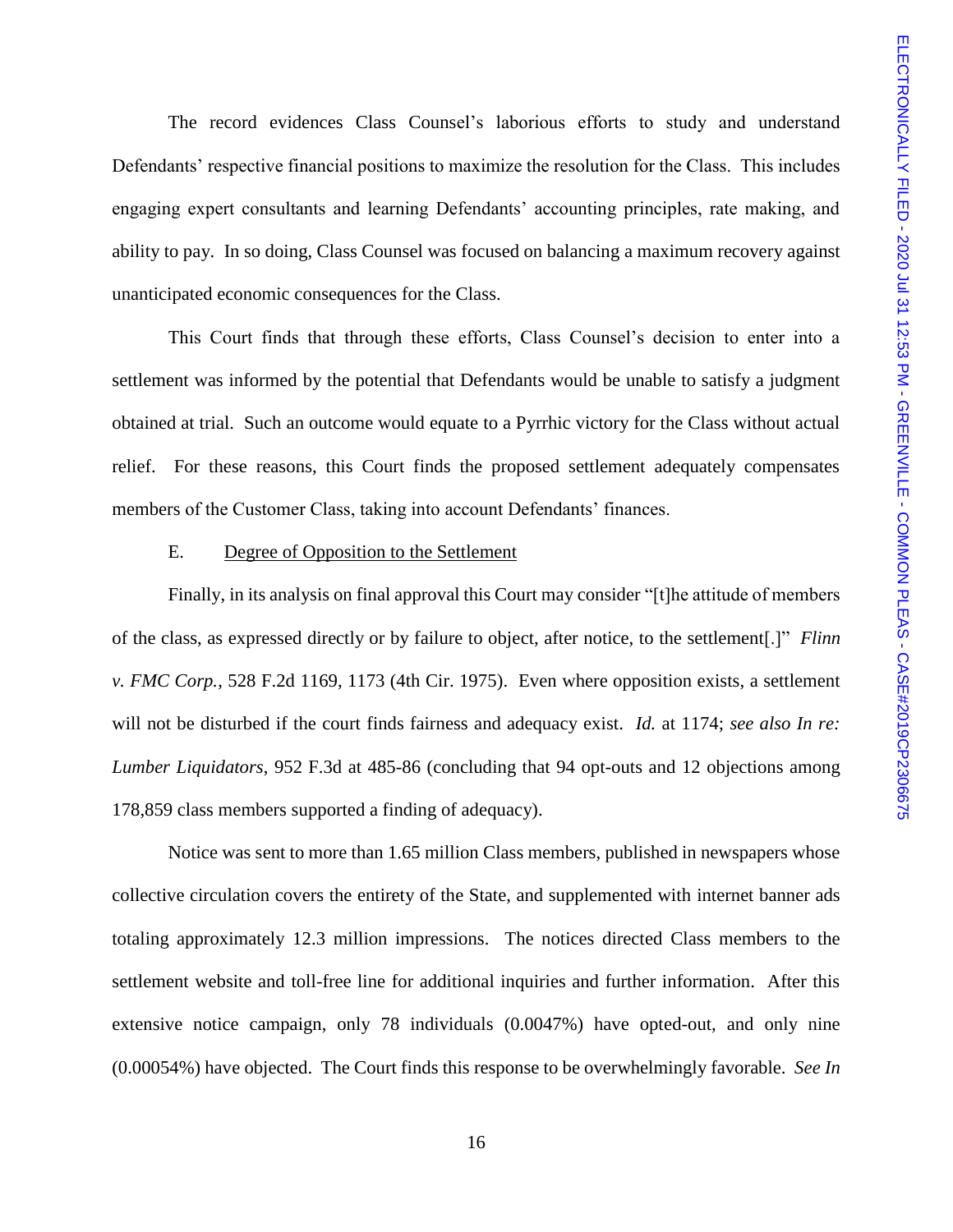*re Wachovia Corp. ERISA Litig.*, No. 3:09cv262, 2011 WL 5037183, at \*4 (W.D.N.C. Oct. 24,

2011) (noting "the relatively few number of objections demonstrates the satisfaction of Class Members with the settlement result, as well as their implicit approval of its terms, including the requested fee award").

In *Jones v. Dominion Resource Services, Inc*., the class sent individual notice to almost 25,000 class members. There, only one class member pursued an objection. The court explained:

> [T]his very low incidence of objections, especially in light of the success of the direct notification, not only demonstrates the Class Members' satisfaction with the settlement result, but also *shows their implicit approval of its terms*, including the attorneys' fee provision. *Because such a high percentage of the class was directly notified of the attorneys' fee provision, and almost none of them objected to that provision, I consider the Class Members to have demonstrated approval of the instant fee request and agreement to pay such an amount.* I FIND that the "clients" approval of the attorneys' fee request supports the reasonableness of the requested fee award.

601 F. Supp. 2d 756, 763 (S.D.W. Va. 2009) (emphasis added); *see also In re The Mills Corp.*, 265 F.R.D. at 262 (noting that two objections from 128,000 class members "enforces the reasonableness of that [fee] request in the Court's eyes").

Based upon the factors set forth herein, as well as the favorable response by the Class to the terms of the proposed settlement, this Court finds the settlement is fair, adequate, and in the best interests of the Customer Class.

## **IV. ATTORNEYS' FEES**

Having determined the proposed settlement is fair and adequate, the Court next turns to the consideration of attorneys' fees and costs. Class Counsel has requested 15% of the Common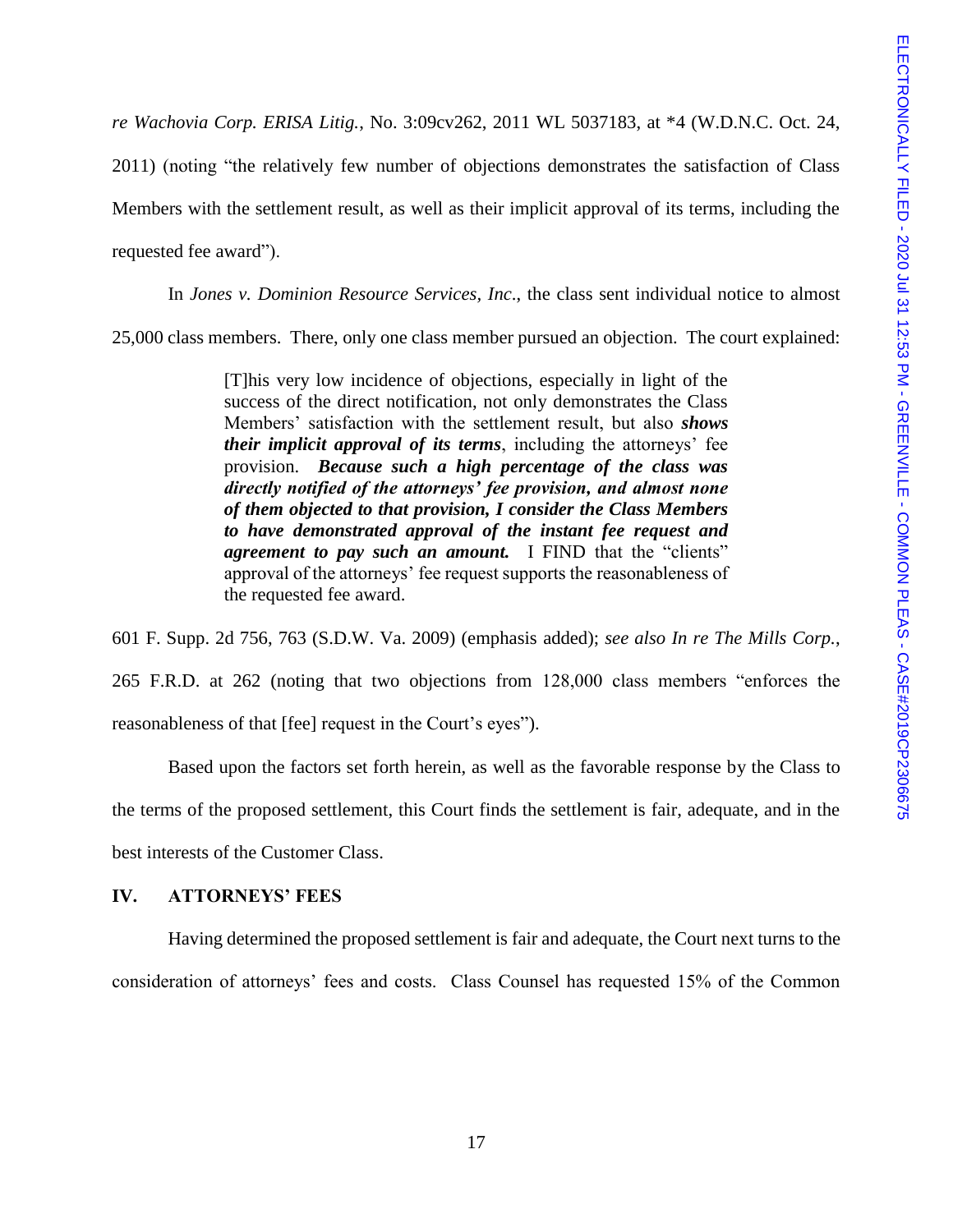Benefit Fund payable following the effective date of the settlement consistent with the terms of the Settlement Agreement.<sup>13</sup>

A. The Nature of this Case Supports an Award of Reasonable Attorneys' Fees from a Common Fund

The United States Supreme Court has long recognized that an award of attorneys' fees may be derived from a common fund. *See generally Cent. R.R.& Banking Co. of Ga. v. Pettus*, 113 U.S. 116, 127-28 (1885) (recognizing the common fund doctrine for the first time); *Mills v. Elec. Auto-Lite Co.*, 396 U.S. 375, 392 (1970) (noting the existence of a judge-created exception allowing for an award of attorneys' fees and expenses where a plaintiff, usually on behalf of a class, maintains an action that benefits a group of others in the same manner as himself); *see also Robinson*, 2019 WL 2591153, at \*13 ("[I]t is well settled that, [w]hen a class settlement results in a common fund for the benefit of class members, reasonable attorney's fees may be awarded from the common fund." (citations omitted)).

With respect to the common fund doctrine, the United States Supreme Court has found lawyers who recover a common fund are entitled to reasonable attorneys' fee from the fund as a whole. *Boeing, Co. v. Van Gemert*, 444 U.S. 472, 478 (1988). In discussing the common fund doctrine, the *Boeing* Court explained:

> The doctrine rests on the perception that persons who obtain the benefit of a lawsuit without contributing to its cost are unjustly enriched at the successful litigant's expense. Jurisdiction over the fund involved in the litigation allows a court to prevent this inequity by assessing attorney's fees against the entire fund, thus spreading fees proportionately among those benefitted by the suit.

*Id.* at 478 (citations omitted).

<sup>&</sup>lt;sup>13</sup> The Settlement Agreement is attached to the March 17, 2020 Order Granting Preliminary Approval of Class Action Settlement.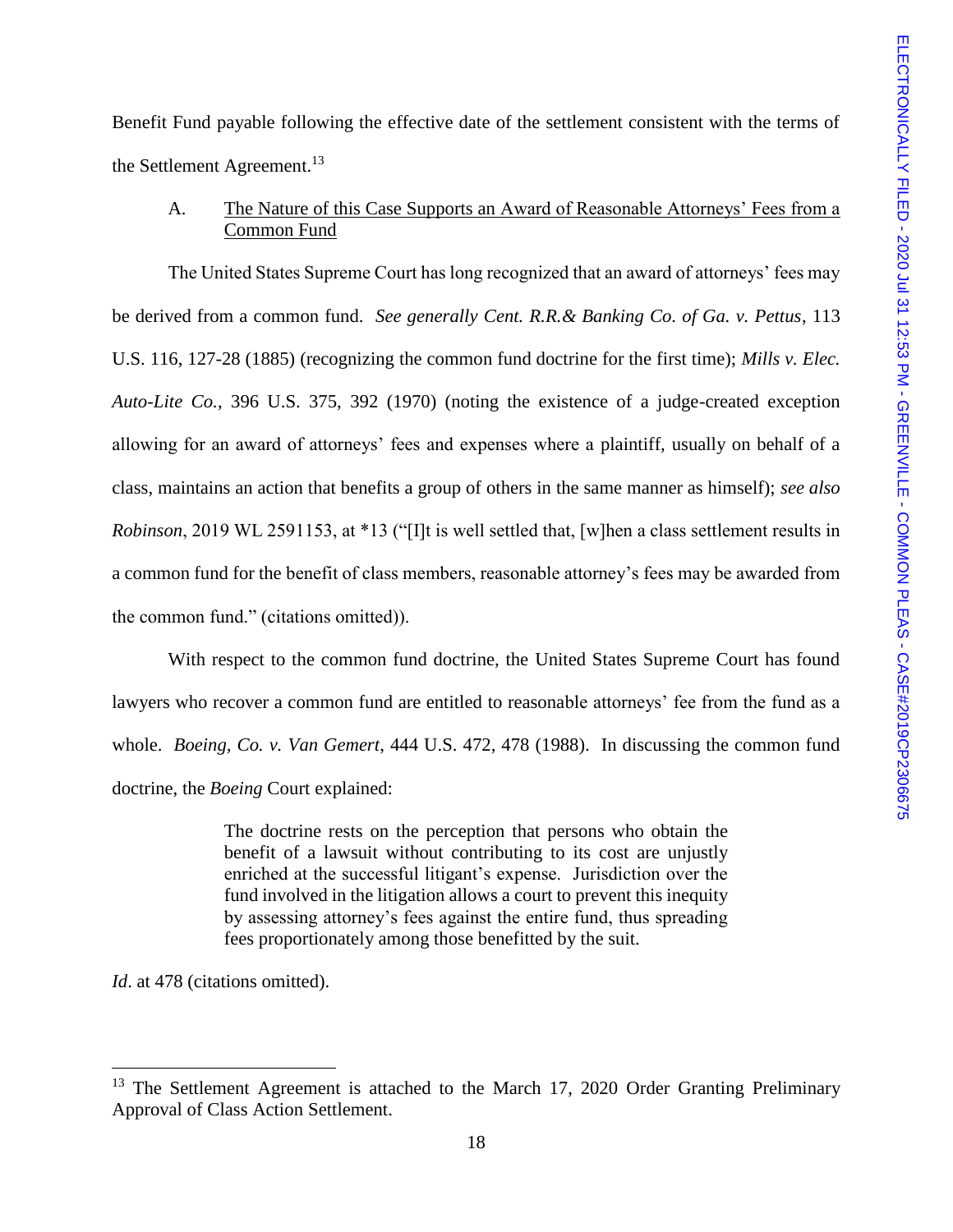Similarly, the Supreme Court of South Carolina has found that courts may award reasonable attorneys' fees from a common fund to a party who, at its expense, "successfully maintains a suit for the creation, recovery, preservation, or increase of a common fund or common property." *Matter of Estate of Kay*, 423 S.C. 476, 489, 816 S.E.2d 542, 549 (2018) (quoting *Layman v. State*, 376 S.C. 434, 452, 658 S.E.2d 320, 329 (2008)); *see Petition of Crum*, 196 S.C. 528, 531, 14 S.E.2d 21, 23 (1941) (finding that the basis for the common fund doctrine is to allow one who preserves or protects a common fund for herself and others to share in the expenses of preserving the fund with those so benefitted).

In *Layman*, the Supreme Court of South Carolina recognized that "when awarding fees to be paid from a common fund, courts often use the common fund itself [rather than a lodestar] as a measure of the litigation's 'success.'" 376 S.C. at 452-53, 658 S.E.2d at 330. Accordingly, "[t]hese courts consequently base an award of attorney[s'] fees on a percentage of the common fund created, known as the 'percentage-of-the-recovery' approach." *Id*. (citing *Edmonds v. United States*, 658 F. Supp. 1126, 1144 (D.S.C. 1987) (expressing a preference for the percentage-of-therecovery method when awarding fees from a common fund)).

This Court finds that the common fund doctrine, and percentage-of-the-recovery method, is an appropriate way to determine attorneys' fees and costs. This finding is based on the complexity and duration of the litigation and Class Counsel's success in numerous motions in state and federal courts, asserting and withstanding tremendous pressure in discovery, and negotiation of a significant recovery for the Customer Class.

## B. Application of the factors set forth in Jackson v. Speed supports an award of attorneys' fees of 15% from the Common Benefit Fund

In assessing a percentage-of-the-recovery, the Court must consider what constitutes a "reasonable" award, given the specific circumstances of the case. The Supreme Court of South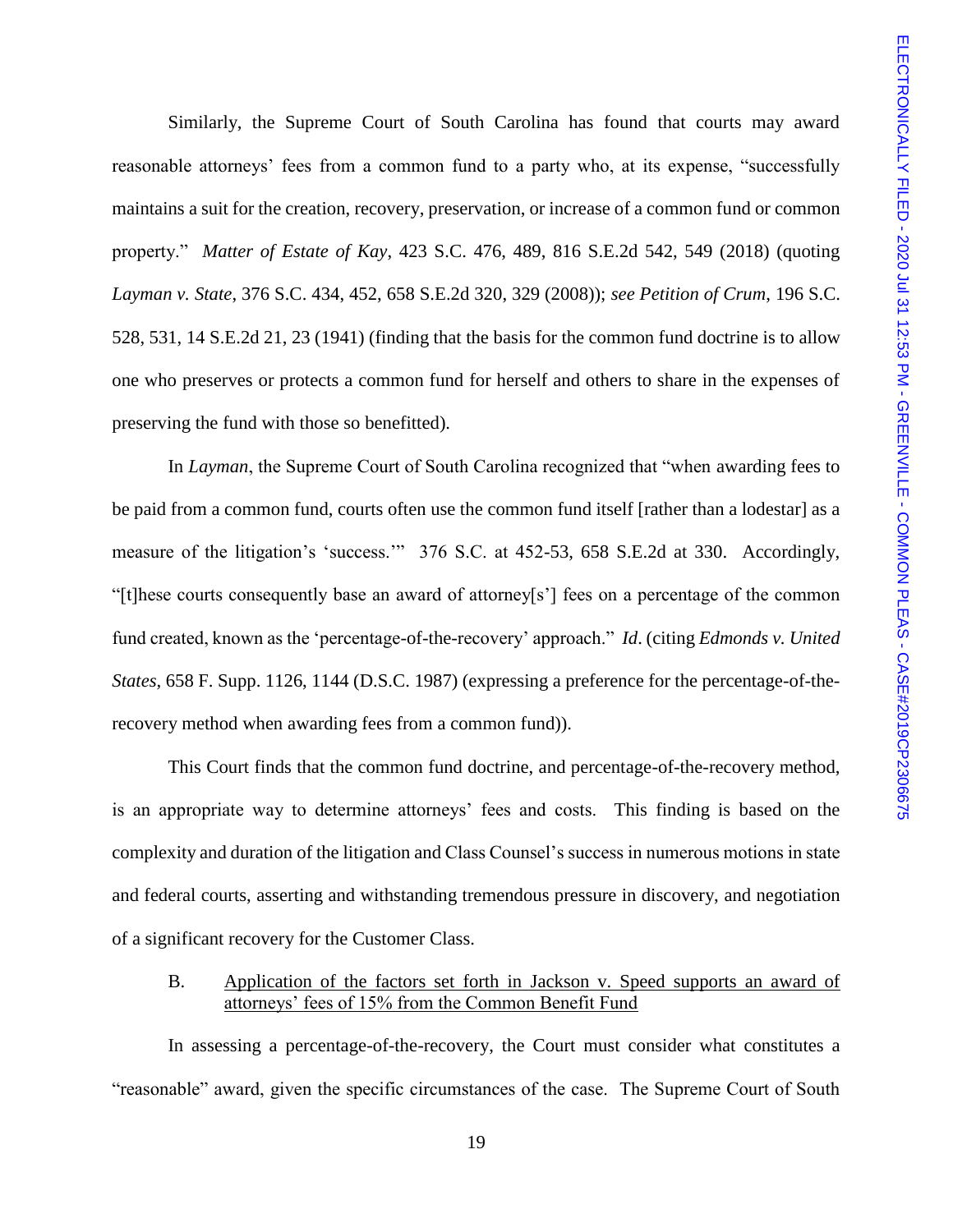Carolina has previously directed courts to look to the factors set forth in *Jackson v. Speed* to determine reasonableness. 326 S.C. 289, 486 S.E.2d 750 (1997). These factors include: (1) the nature, extent, and difficulty of the case; (2) the time necessarily devoted to the case; (3) the professional standing of counsel; (4) contingency of compensation; (5) beneficial results obtained; and (6) customary legal fees for similar services. *Id*. at 308, 486 S.E.2d at 760; *see Condon v. State*, 354 S.C. 634, 638, 583 S.E.2d 430, 432 (2003) (upholding a circuit court's award of attorneys' fees of 28% of the common fund plus costs).

## 1. *The nature, extent, and difficulty of the case*

Lawyers often turn to prior cases for legal blueprints to mirror their pleadings, legal arguments, and discovery requests. Confronted with landmark issues, Class Counsel became founding architects in seeking recovery for failed nuclear construction and forced advanced cost recovery by customers. Through their efforts they advanced novel theories of liability and bore all risks associated with attempting to address unsettled and unknown areas of law. In their Fee Petition, Class Counsel provide ample information showing that experienced South Carolina lawyers declined to litigate these issues because of the inherent risks and purported inability to succeed.<sup>14</sup>

Even as Class Counsel pushed ahead, they were acutely aware of rulings throughout the country precluding any recovery for customers under similar circumstances.<sup>15</sup> As the *Cook*  litigation progressed, the Eleventh Circuit found "that utilities . . . should be able to recoup from their customers the costs associated with a project for the construction of a nuclear power plant, and that they should not have to return funds received even if the project is not completed."

<sup>14</sup> *See* Aff. of Vincent Sheheen (Ex. 13 to Fee Petition).

<sup>15</sup> *See supra*, n.11.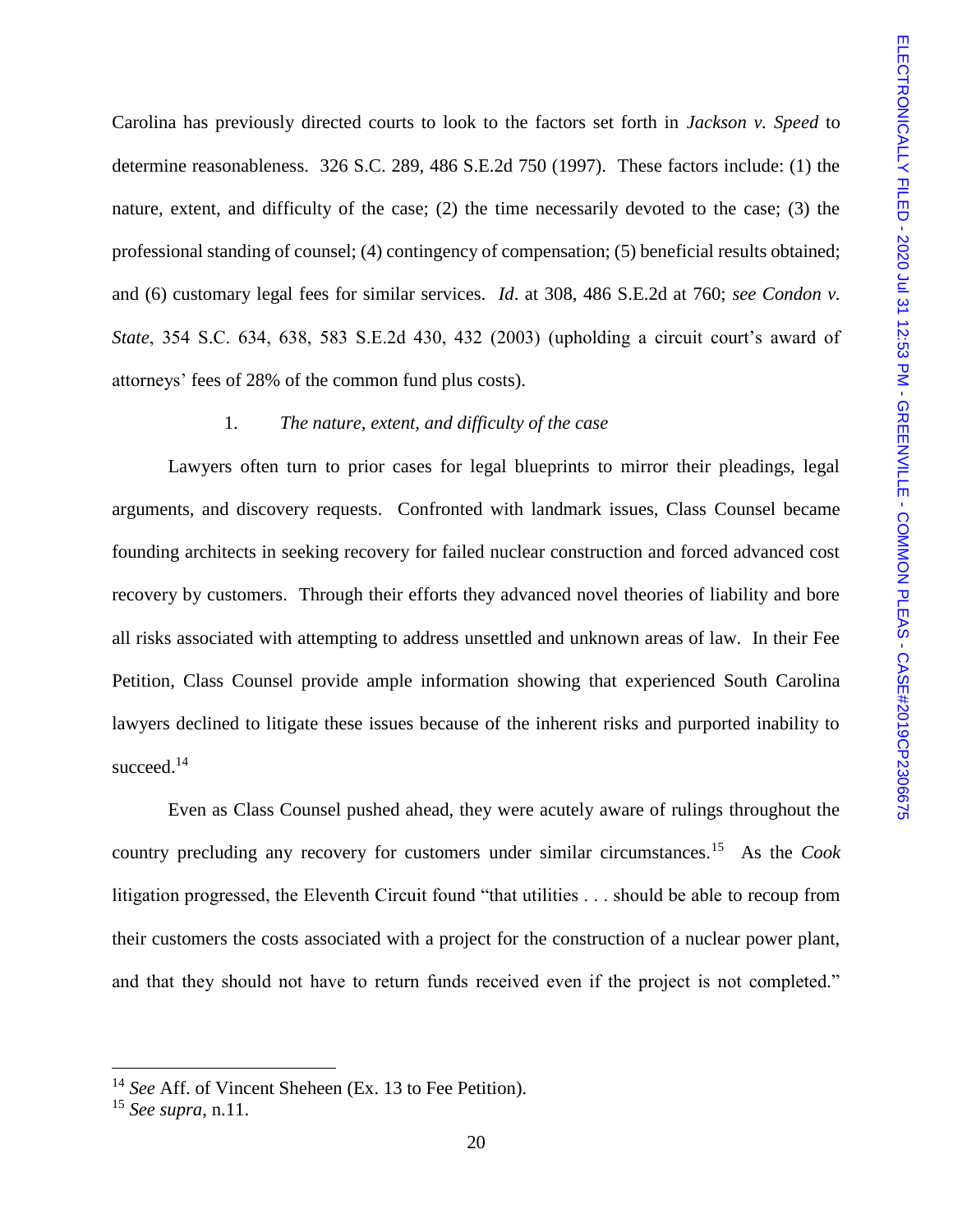*Newton v. Duke Energy Fla., LLC*, 895 F.3d 1270, 1276 (11th Cir. 2018). Despite a dreary foreshadowing, Class Counsel persisted.

Such effort must be recognized. As Judge Anderson noted in *Montague v. Dixie National Life Insurance Co.*, "the riskier the case, the greater the justification for a substantial fee award." 3:09-00687-JFA, 2011 WL 3626541, at \*3 (D.S.C. Aug. 17, 2011); *see also In re Foreign Exch. Benchmark Rates Antitrust Litig.*, 13 CIV 7789 (LGS), 2018 WL 5839691, at \*3 (S.D.N.Y. Nov. 8, 2018) (finding that the risks of litigation "should be considered as of when the case is filed").

This Court finds that a settlement representing 96% of the funds Class Counsel would seek at trial is a monumental achievement. Coupled with the substantial risk of litigation and the national trend of non-recovery in similar cases, this recovery is extraordinary. For these reasons, the Court finds this factor supports Class Counsel's fee request.

#### 2. *The time necessarily devoted to the case*

There is no doubt that this case usurped significant amounts of time from Class Counsel. An accounting of hours would be feckless in a circumstance like this one given the duration and complexity of the litigation. *See generally In re Thirteen Appeals Arising out of San Juan Dupont Plaza Hotel Fire Litig.*, 56 F.3d 295, 307 (1st Cir. 1995) (noting that "the [percentage-of-fund] method in a common fund case enhances efficiency, or, put in the reverse, using the lodestar method in such a case encourages inefficiency").

For more than two and a half years, Class Counsel tirelessly dedicated themselves to litigating this case. At inception, Class Counsel had to familiarize themselves with the intricacies of utility financing, accounting, and ratemaking; the Santee Cooper Enabling Act; the EPC contract; and the general vernacular of a construction mega-project. Class Counsel were met with monumental amounts of discovery and repeated challenges to the production of relevant material.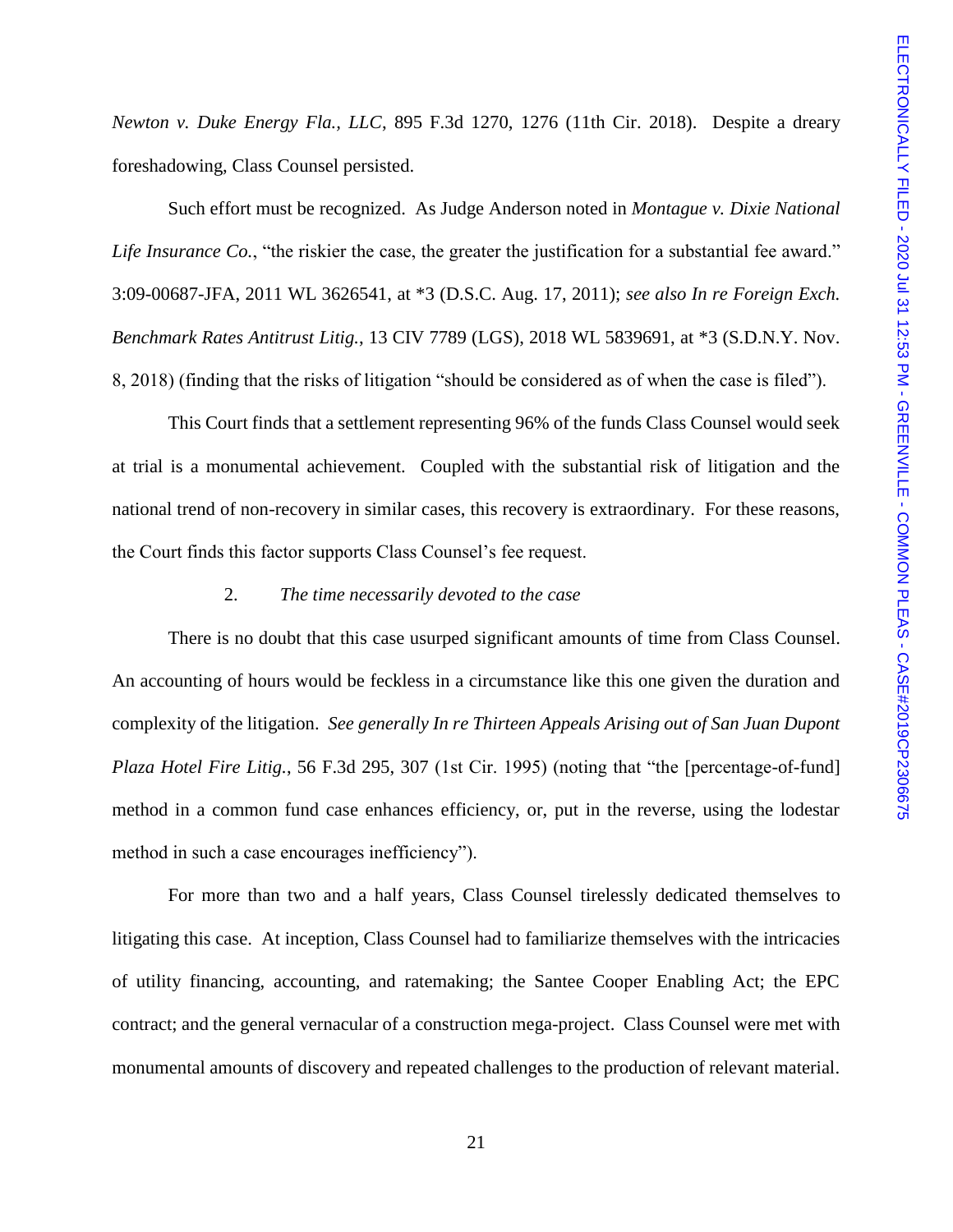And over the life of this case, Class Counsel litigated in multiple forums, including circuit court, the South Carolina Court of Appeals, the Supreme Court of South Carolina, federal district court, and the Fourth Circuit.

In assessing this factor, this Court has had a unique vantage point. Having been assigned as the presiding judge over this complex litigation and overseeing two mediations, this Court has extensive exposure and insight into the facts and legal issues. Although the case was being vigorously developed at the time of the October 2019 mediation, when mediation reconvened four months later, the liability theory had progressed tremendously through Class Counsel's seasoned techniques and trial preparation—progress that could only be achieved through laborious, time consuming efforts. Accordingly, this Court finds that the time necessarily devoted to this case supports Class Counsel's fee request.

## 3. *The professional standing of counsel*

Class Counsel has provided a substantial recitation of their efforts and achievements. Rather than recite every detail, the Court incorporates this portion of the Fee Petition by reference and finds Class Counsel are among the most accomplished at pursuing and prosecuting class action and complex litigation cases in the state of South Carolina. In addition, Class Counsel were met by equally able counsel representing all parties involved. Every party in this case was represented by premier firms from throughout the state of South Carolina and the nation. This case had no shortage of distinguished and able attorneys well-versed in litigation of this scope and magnitude. Accordingly, this Court finds the collective experience of Class Counsel and the formidable opponents defending this case weigh in favor of approval of Class Counsel's fee request.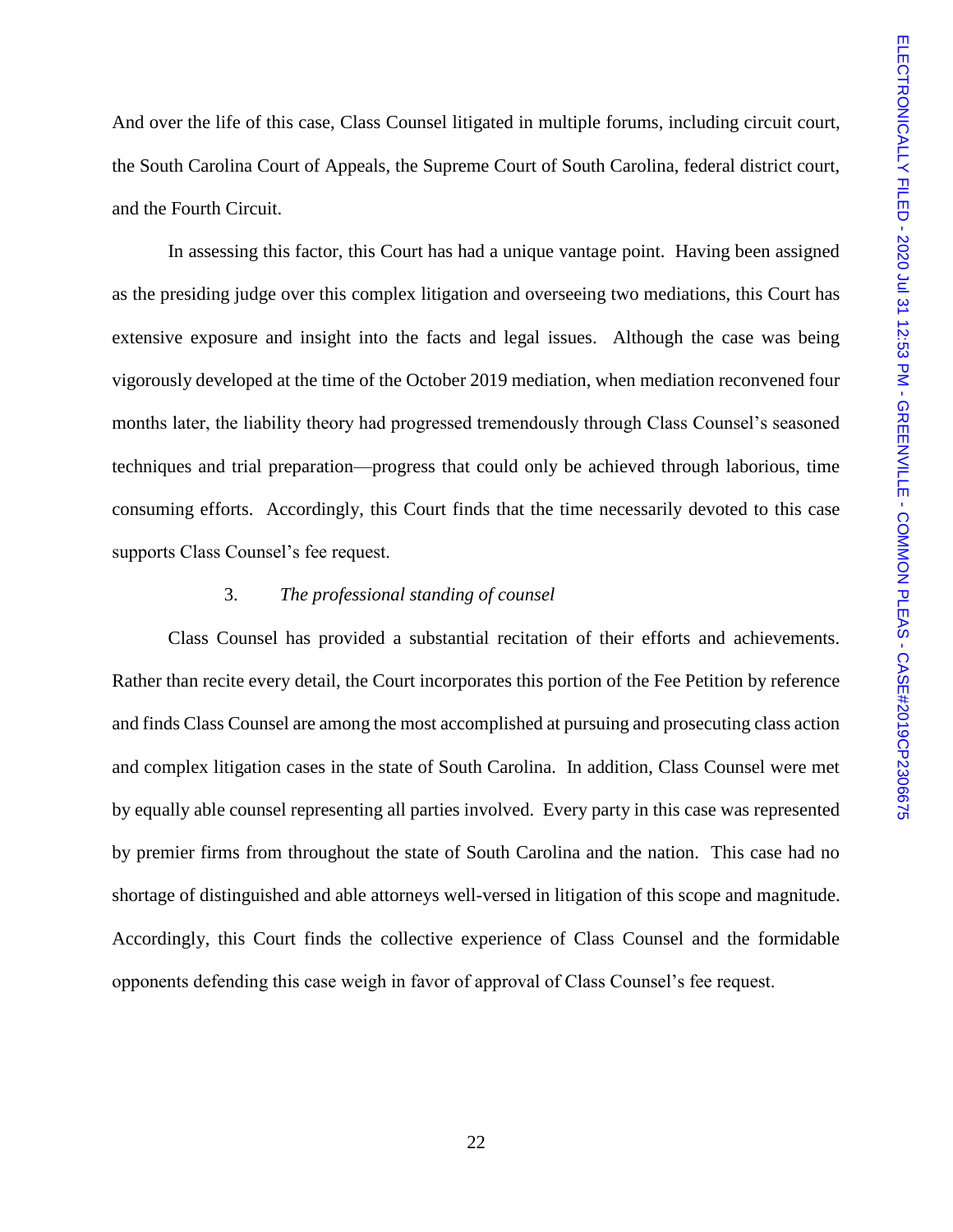## 4. *Contingency of the compensation*

Class Counsel's representation stemmed from contingency agreements. As such, Class Counsel have received no compensation for their work spanning two and half years. Nor have they been compensated for the more than \$1.5 million Class Counsel has advanced in costs. While Class Counsel's retainer agreements provide for contingency fees of 33.3% and 40% respectively,<sup>16</sup> Class Counsel seek an award of 15% of the Common Benefit Fund. Given these facts, this factor weighs in favor of Class Counsel's fee request.

## 5. *Beneficial results obtained*

 $\overline{a}$ 

"[T]he most critical factor in determining the reasonableness of a fee award is the degree of success obtained." *Farrar v. Hobby*, 506 U.S. 103, 114 (1992) (quoting *Hensley v. Eckerhart*, 461 U.S. 424 (1983)); *In re Abrams & Abrams, P.A.*, 605 F.3d 238, 247 (4th Cir. 2010). Often, in ascertaining the degree of success in a class action, courts look to what the class could reasonably expect to obtain at trial, not the total amount of alleged losses. *See generally Newberg on Class Actions*, § 13.51 (5th Ed.); *In re Adelphia Commc'ns Corp. Sec. & Derivative Litig.*, No. 03 MDL 1529 LMM, 2006 WL 3378705, at \*2 (S.D.N.Y. Nov. 16, 2006), *aff'd*, 272 F.Appx. 9 (2nd Cir. 2008) (approving a settlement of 8% of the claimed damages, noting that the class could only realistically recover a much lesser percentage of the total claimed damages at trial).<sup>17</sup>

As set forth herein, and as supported by the Affidavit of John Alphin, a recovery of \$520 million represents a nearly 96% recovery of the total amount estimated to have been paid by the

<sup>16</sup> *See* Affs. of Class Representatives Jessica Cook & Chris Kolbe (Exs. 19 & 20 to Fee Petition).  $17$  As noted in the Fee Petition, many courts have approved settlements where the overall degree of success ranged anywhere from 20% to 50% of the purported damages, but have nevertheless qualified these cases as impressive results on behalf of the class. *E.g., In re Cardinal Health, Inc. Sec. Litig.*, 528 F. Supp. 2d 757, 764-65 (S.D. Ohio 2007) (finding recovery of 20% of the alleged losses constituted an "outstanding recovery").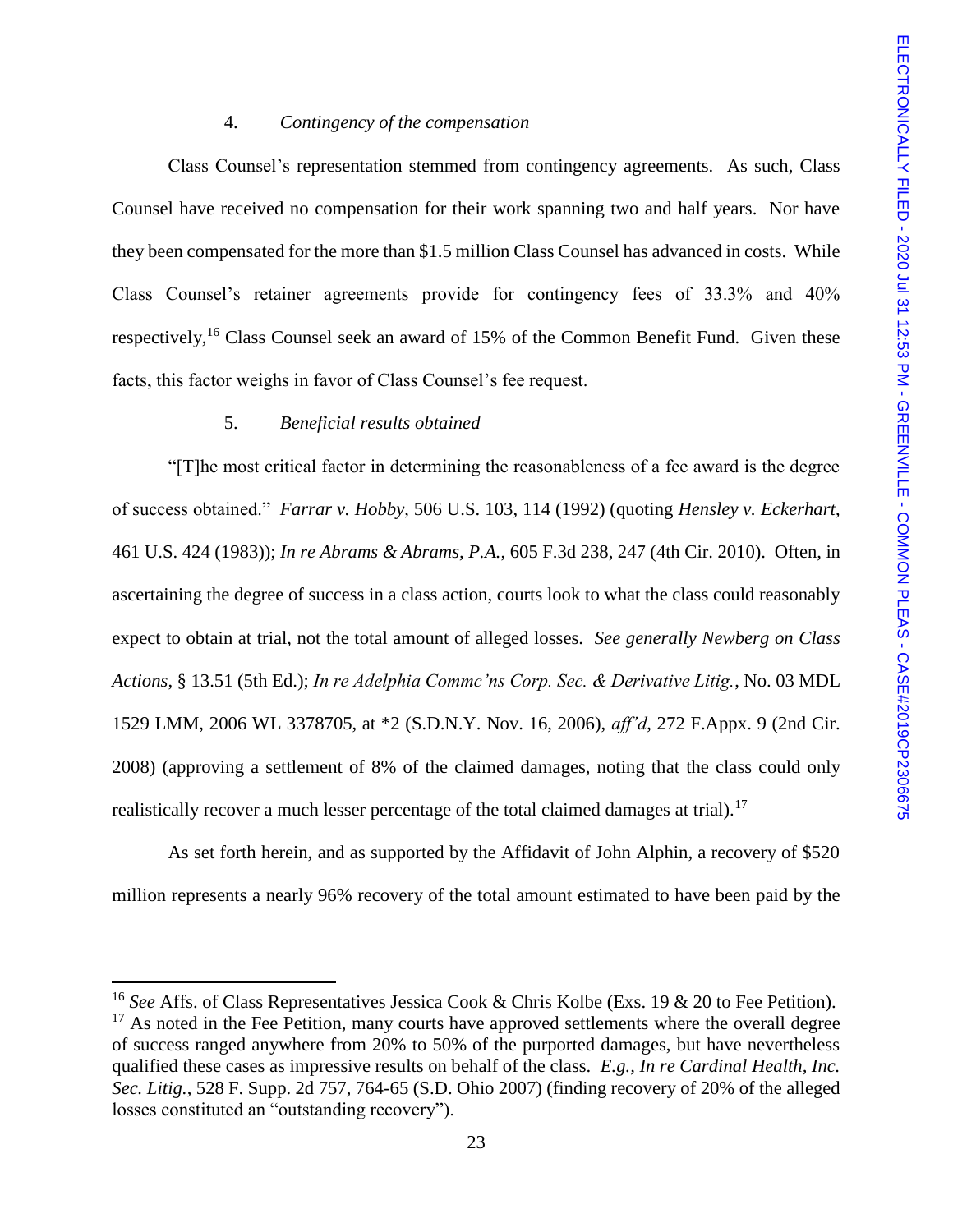Customer Class from Full Notice to Proceed until construction stopped, and a 70% recovery from Project inception to construction stopping. Further, this settlement includes an additional \$510 million benefit for the Class in future rate relief.

The Court finds that the results achieved by Class Counsel will provide significant reimbursement to Class members for what they paid into the failed Project. Furthermore, the Court finds Class Counsel achieved what few have been able to in any class context by providing nearly full relief on what the Customer Class could reasonably expect to achieve at trial, as well as significant future relief. This degree of success supports Class Counsel's fee request.

## 6. *Customary legal fees for similar services*

Class Counsel's fee request is well-below previously approved percentage-of-the-recovery fees in common fund cases in South Carolina. For example, in *Condon*, the Supreme Court of South Carolina upheld the circuit court's award of a 28% attorneys' fee assessed from the common fund. 354 S.C. at 644, 583 S.E.2d at 435. In *Spartanburg Regional Health Services District,, Inc. v. Hillenbrand Industries, Inc.*, the Honorable Henry F. Floyd awarded a 25% fee of roughly \$117 million on a total settlement of \$486.6 million, comprised of \$337.5 million paid in cash and an agreement by defendants to change future pricing for an additional benefit of \$131.1 million. C.A. No 7:03-2141-HFF, 2006 WL 8446464, at \*5, n.3 (D.S.C. Aug. 15, 2006). In finding that the fee was supported by the circumstances, Judge Floyd noted:

- 1. Class Counsel had been litigating for over two and a half years;
- 2. The settlement was on the higher end of what was expected;
- 3. The case involved "novel and difficult" legal and economic issues;
- 4. Other law firms had rejected joining the litigation given its risk; and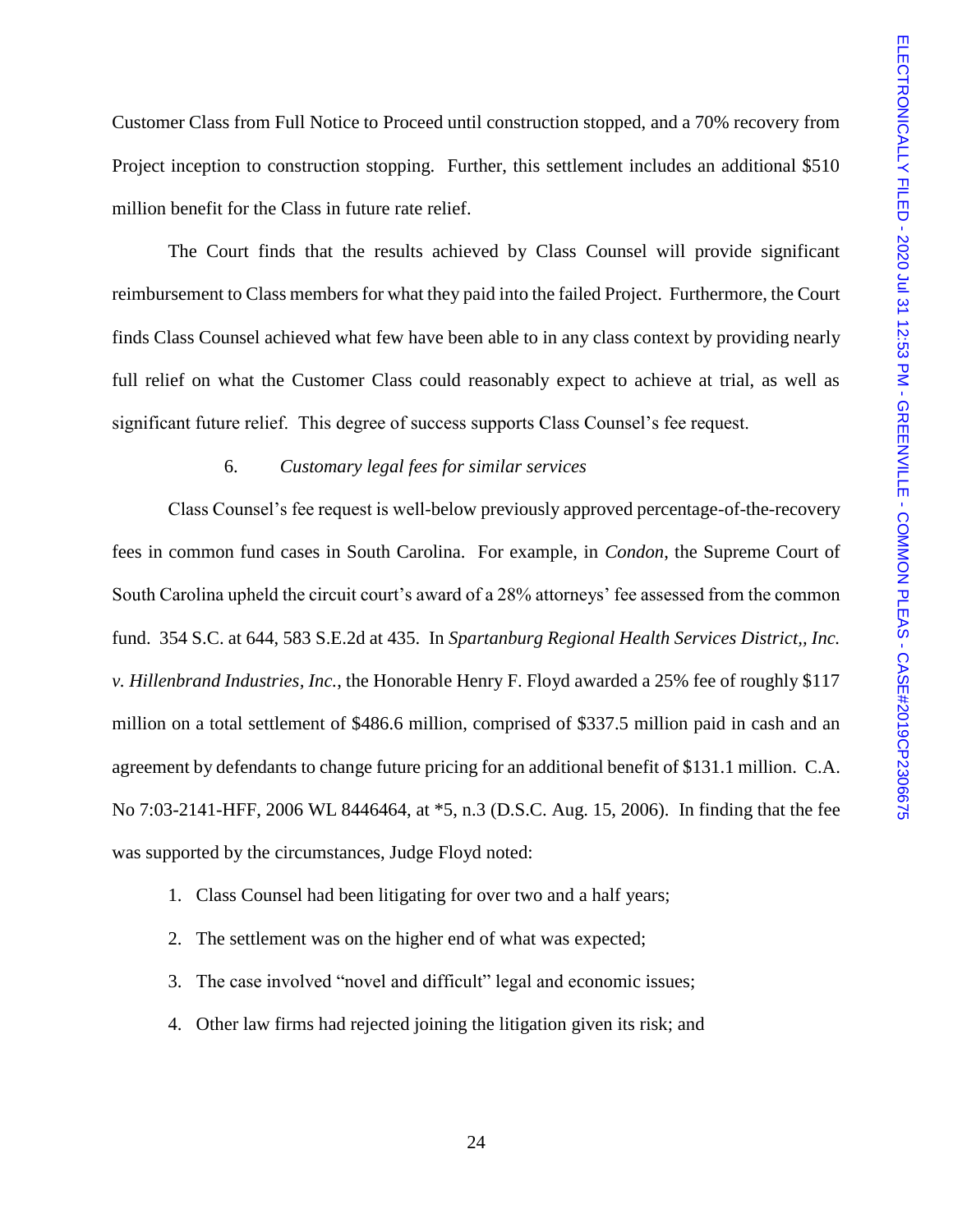5. Other class actions involving recoveries of more than \$100 million included attorneys' fee awards between twenty and thirty percent for an average of 25.03% of the common fund.

*Id.* at \*2-\*4. Each factor considered by Judge Floyd is present in this case. Notably, here, Class Counsel seek a substantially reduced fee. In fact, if the Court accounted for the future benefit, Class Counsel's request would be 7.5% of the total recovery. Under either calculation, the percentage requested by Class Counsel is well below prior awards in large class action cases.<sup>18</sup>

Because of the limited number of class actions and fee awards in South Carolina, our courts have turned to other jurisdictions for guidance. *Condon*, 354 S.C. at 644, 583 S.E.2d at 435 (relying on similar cases in addressing the reasonableness of fees). Accordingly, in their Fee Petition, Class Counsel have included a recitation of class action cases where courts have upheld attorneys' fee awards of more than the  $15\%$  requested here.<sup>19</sup> In addition, Class Counsel have included multiple affidavits from lawyers across the state of South Carolina with vast experience in complex litigation, including class actions. All of these affidavits indicate that the 15% fee requested is reasonable given the results of this case and attorneys' fee awards in similar cases.

## C. RICO Counsel

 $\overline{a}$ 

As set forth in the Fee Petition, several of the firms involved with Class Counsel in the federal RICO class action, *Glibowski v. SCANA Corporation*, No. 9:18-cv-00273-TLW (D.S.C.), were not counsel of record in this litigation. Nevertheless, Class Counsel agree that these RICO counsel contributed to the creation of the Common Benefit Fund through their efforts in the

<sup>&</sup>lt;sup>18</sup> *See Montague*, 2011 WL 3266541, at \*2 (noting "[a] total fee of 33 percent for all work performed in this case is well within the range of what is customarily awarded in settlement class actions" and finding "[a]n award of fees in the range of 33% of the fund for work performed in the creation of the settlement fund has been held to be reasonable by many federal courts"). <sup>19</sup> *See* Fee Petition, p. 28.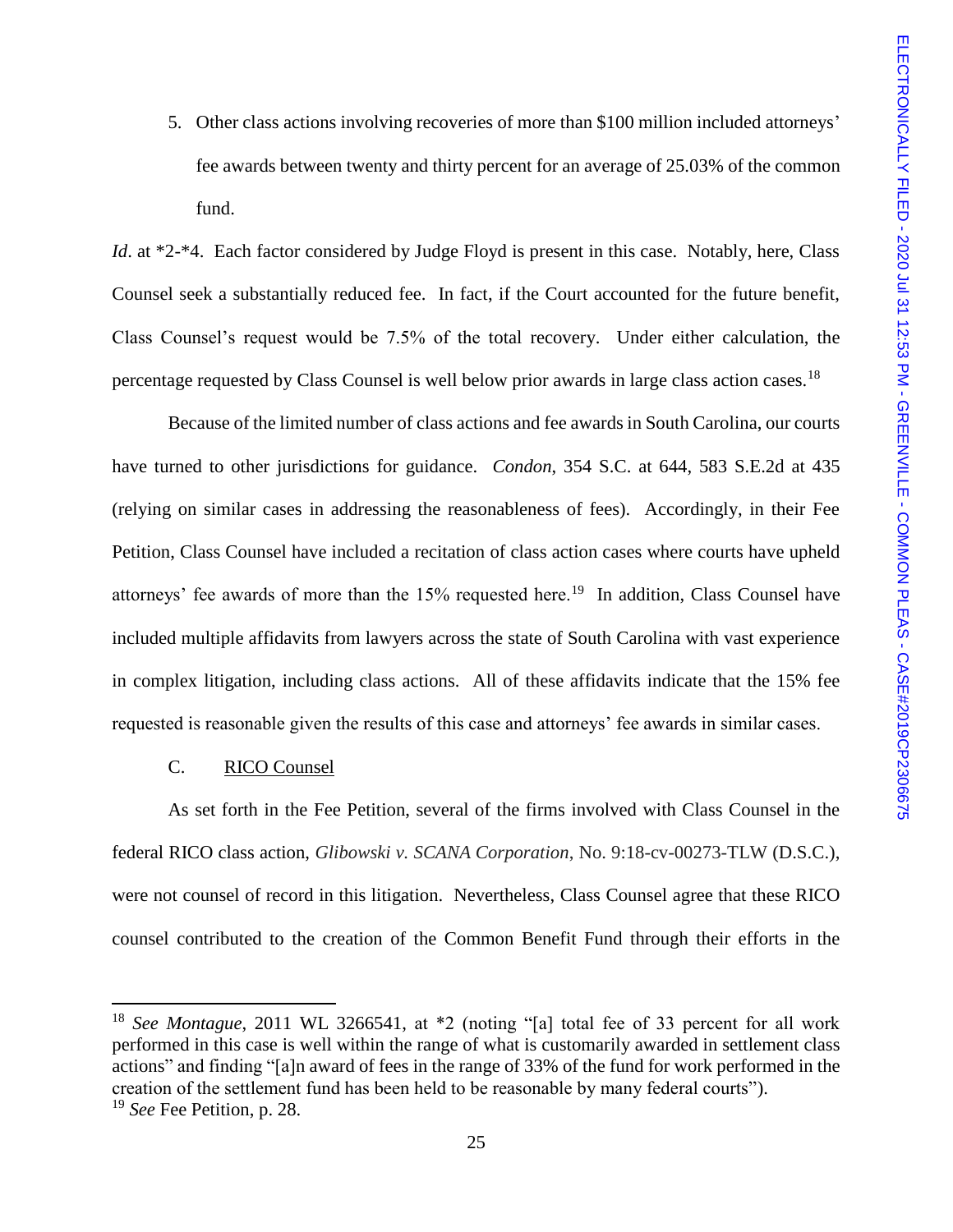*Glibowski* action. Moreover, the settlement in this action also settled the *Glibowski* action. The Court finds it appropriate to include these RICO counsel as Class Counsel and participants in the attorneys' fee award.

For these reasons, this Court finds Class Counsel's request for 15% of the Common Benefit Fund is well within the range of attorneys' fees awarded in similar cases and is appropriate in this case. Further, after conducting meetings with Class Counsel concerning the allocation of any fee award, this Court finds that the attorneys' fee award should be allocated among Class Counsel as set forth on Exhibit 22 to the Fee Petition.

## **V. CASE COSTS AND EXPENSES**

It is within this Court's discretion to award reimbursement of reasonable costs from the Common Benefit Fund. *Condon*, 354 S.C. at 644, 583 S.E.2d at 435; *see Robinson*, 2019 WL 2591153, at \*17 (noting that "courts generally permit recovery of costs advanced for litigation expenses, including document production, consulting with experts, and court and mediation costs" (citing *McClaran v. Carolina Ale House Operating Co., LLC*, C.A. No. 3:14-cv-03884-MBS, 2015 WL 5037836, \*5 (D.S.C. Aug. 26, 2015))); *see In re Mills*, 265 F.R.D. at 265 (reimbursing counsel for costs including "expert fees, reproduction costs, mediation costs, and court costs"). Class Counsel request reimbursement of \$1,543,893.08 in costs. Upon examination, this Court finds the costs incurred to be reasonable and approves reimbursement to Class Counsel from the Common Benefit Fund.

Class Counsel have also advised the Court that in addition to the costs of settlement administration to be paid from the Common Benefit Fund as set forth in the Settlement Agreement, costs not expected to exceed \$60,000 will be incurred by two technology vendors, SEDC and National Information Solutions Cooperative (NISC), to provide cooperative customer billing data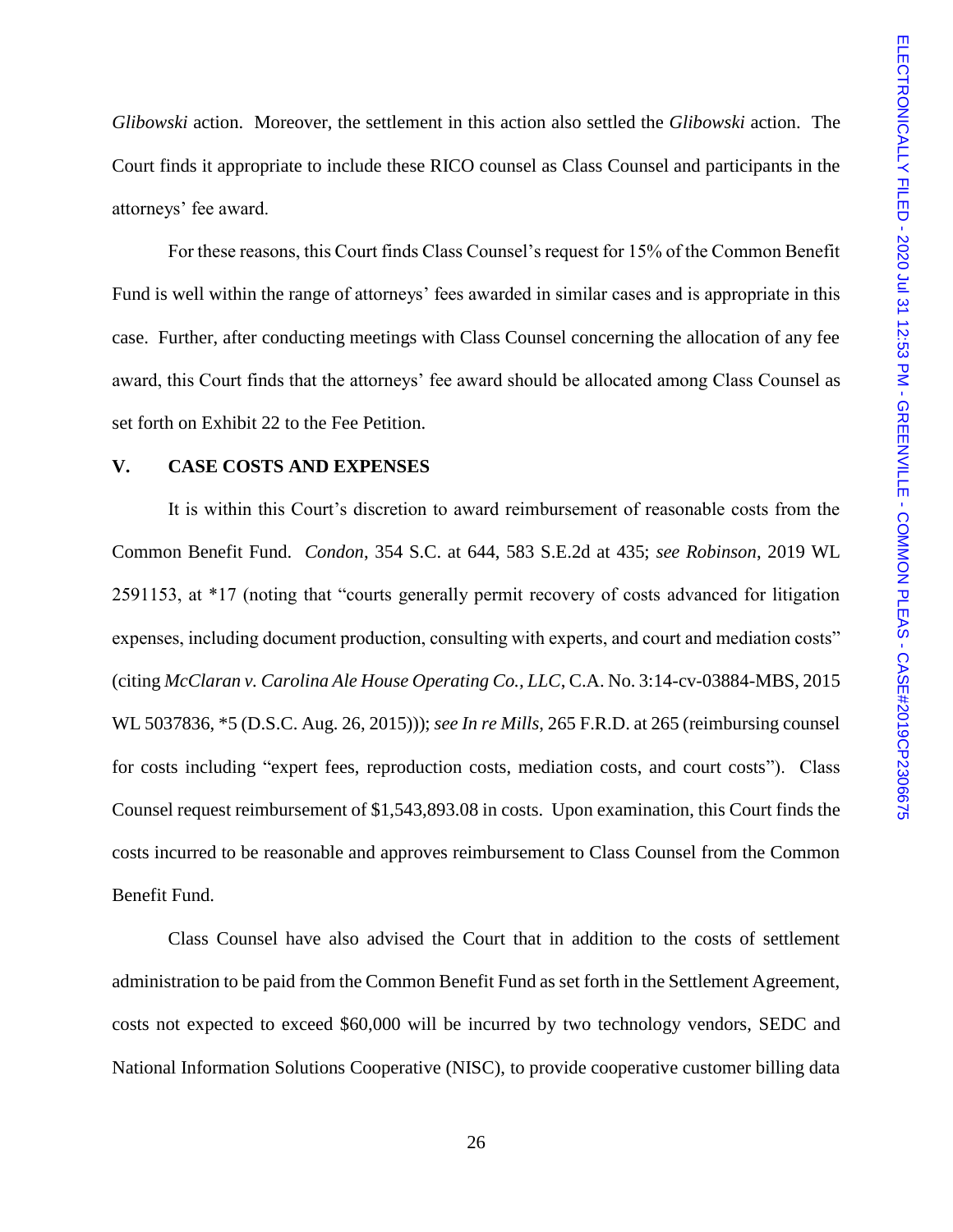necessary for the settlement distribution allocation. *See* Aff. of James L. Ward, Jr. (Ex. 3 to Final Approval Motion). The Court finds that these costs will be incurred for the common benefit and should be paid by the Settlement Administrator from the Common Benefit Fund.

#### **VI. SERVICE AWARDS FOR CLASS REPRESENTATIVES**

It is within this Court's discretion to award the Class representatives and named Plaintiffs a service award in recognition of their participation in the prosecution of this case. As noted in *Robinson*, *"*[a]t the conclusion of a successful class action case, it is common for courts exercising their discretion, to award special compensation to the Class Representative in recognition of the time and effort they have invested for the benefit of the Class." 2019 WL 2591153, at \*17 (approving a service award of \$15,000). In considering whether to award a service award, factors include whether the representative aided in discovery and trial preparation or sat for a deposition. *Weckesser v. Knight Enters., S.E., LLC*, 402 F. Supp. 3d 302, 306-7 (D.S.C. 2019).

Here, Class Counsel seek service awards to be paid from the Common Benefit Fund of \$10,000 for the two named Class representatives, Jessica Cook and Chris Kolbe, who assisted in discovery and were deposed, and lesser awards of \$2,500 each for the other named Plaintiffs, Corrine F. Bowers & Son, Cyril B. Rush, Jr., Bobby Bostick, Kyle Cook, Donna Jenkins, and Ruth Ann Keffer, who were helpful in prosecution of the action, available to be deposed, and provided assistance in discovery. This Court hereby approves Class Counsel's request for individual service awards for the Class representatives and the named Plaintiffs.

#### **VII. OBJECTIONS**

As previously noted, the Court received three objections by nine Class Members. For the reasons discussed below, the Court finds none of the objections have demonstrated that the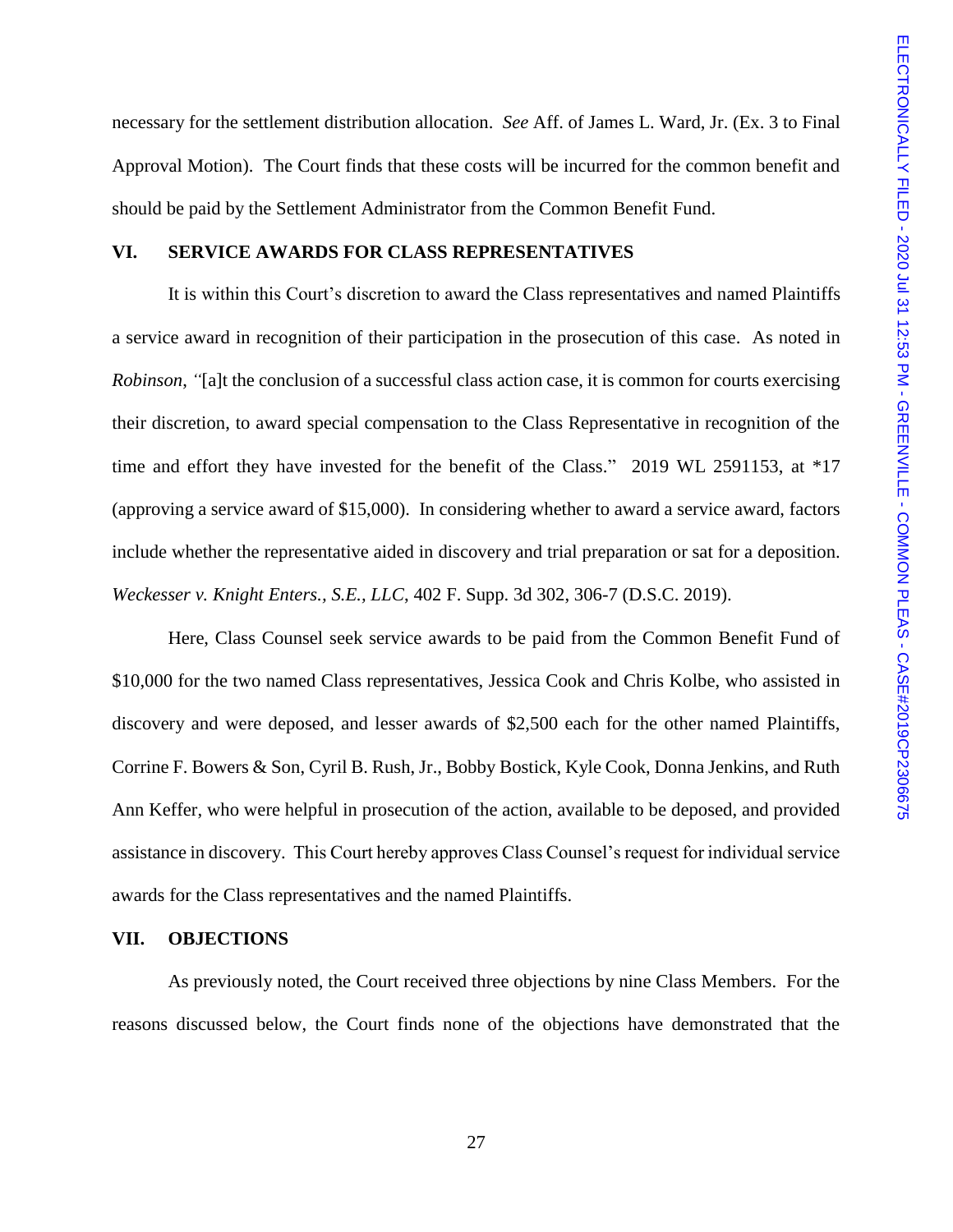Settlement Agreement is inadequate or unfair so as to upend this Court's decision to grant final approval.

#### A. Joint Objection by Seven Class Members

Seven individual Class members filed a joint objection criticizing the manner in which the attorneys' fees are paid.<sup>20</sup> Specifically, the objection takes issue with the fact that the Class will be paid in two installments while Class Counsel is compensated entirely by the first installment. This Court finds allowing Class Counsel to receive their compensation from the first installment is fair to all parties and declines to disrupt that balance.

The equities require Class Counsel receive recompense, and that necessarily requires some expense to the Class. *See Layman*, 376 S.C. at 452, 658 S.E.2d at 329 ("The justification for awarding attorneys' fees in this manner is based on the principle that one who preserves or protects a common fund works for others as well as for himself, and the others so benefited should bear their just share of the expenses." (internal quotations omitted)). Class Counsel bore all the financial costs and risk as they labored through this case for two and a half years. Had they failed, the Class would owe no costs or fees. And the inclusion of attorneys' fees in this initial distribution does not enhance any financial risk to the Class. This Court is mindful that its overarching concern is fairness to the Class, but it finds no conflict in finally allowing Class Counsel their compensation. The Court is similarly unpersuaded by the objection's concern that Santee Cooper may never pay the second or third annual installments. This Court is well-apprised of the financial situation of Santee Cooper (and generally how markets may fluctuate). The Court notes that on the effective date of this Order, the Class members are no longer mere customers, but will also

<sup>&</sup>lt;sup>20</sup> Significantly, the objectors specified that they took no issue with the amount to be awarded and believed Class Counsel deserved the 15% requested.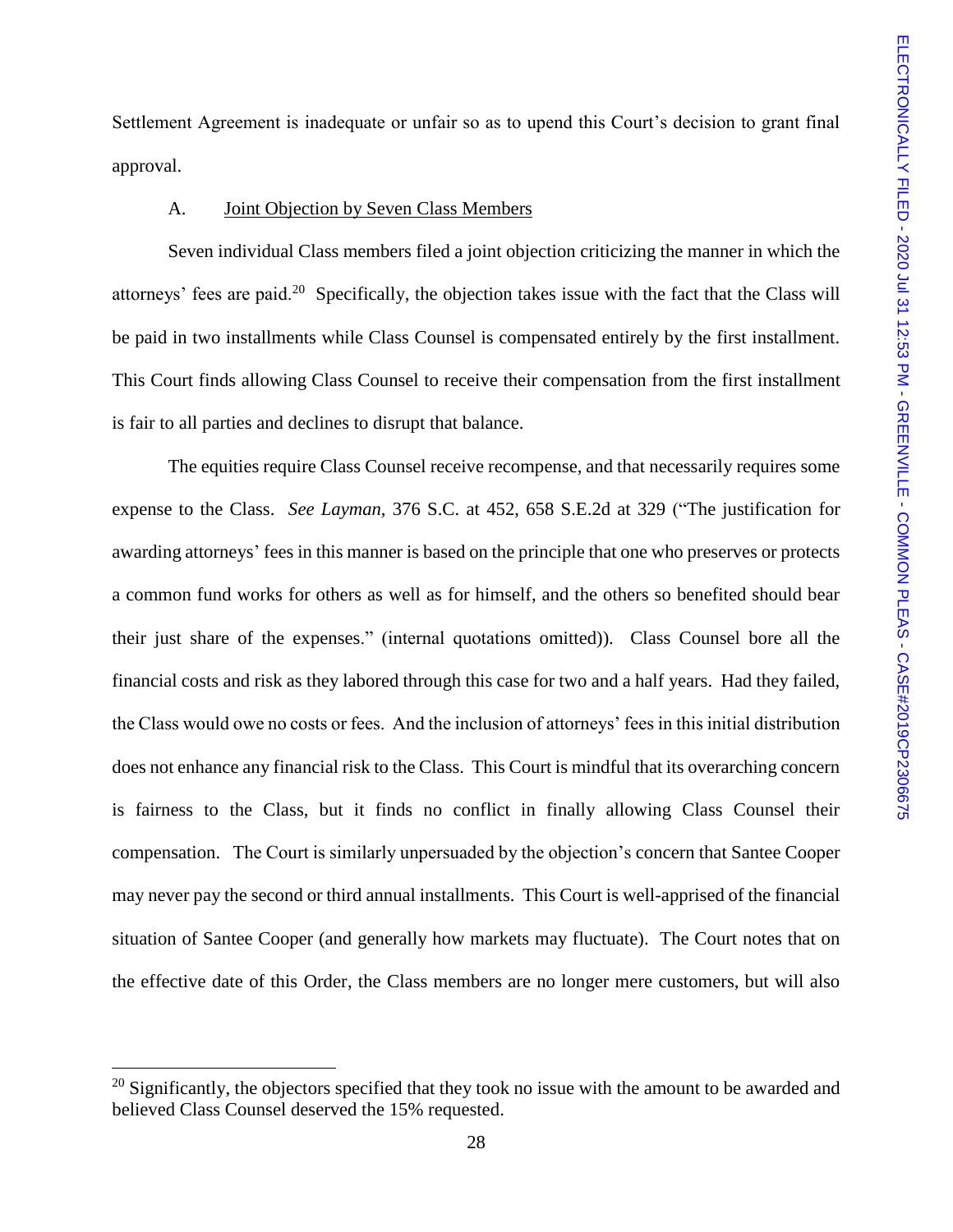retain the status as judgment creditors and will enjoy the benefit of this Court overseeing the administration of this settlement. This combination mitigates any risk voiced by the objection. To the extent the force of this Order is in doubt, this Court unequivocally directs Santee Cooper and Central Electric, to the extent it is responsible for ensuring the Customer Benefit Fund is distributed to the Indirect Customer Class Members, to comply with the provisions of the Settlement Agreement, including Santee Cooper's payment of each installment to the Common Benefit Fund. This Court's continued jurisdiction will ensure that deviations are corrected.

## B. Pro Se Objection by Paul Spence

 $\overline{a}$ 

Mr. Spence raises a number of concerns in his objection that this Court already considered in granting preliminary approval or that have been addressed through the course of final approval.<sup>21</sup> As to the timeliness and quality of the notice, Mr. Spence received timely notice that was administered in accord with the Notice Plan approved when this Court granted preliminary approval of the settlement. This notice provided him with the necessary information to determine whether to participate in the settlement or opt-out. As he references the settlement website, he was adequately apprised of how to access the breakdown of the administrative costs and expenses, all of which have been fully considered in this Court's analysis of whether to grant final approval.<sup>22</sup>

 $21$  Some of the objection simply has no legal basis, including whether Class Counsel should have characterized the damages as something other than compensatory. The settlement is designed to refund the amounts paid by the Class members, so regardless of nomenclature, the damages are compensatory in nature.

<sup>&</sup>lt;sup>22</sup> Additionally, many of his concerns are simply unfounded. This Court has considered the number of opt-outs, which is 78 out of over 1.65 million, so no appreciable amount of the Common Benefit Fund will be returned to Defendants. Finally, as this Court will retain jurisdiction to ensure the proper execution of the settlement, Mr. Spence's fear over the implementation and administration of the settlement should be ameliorated.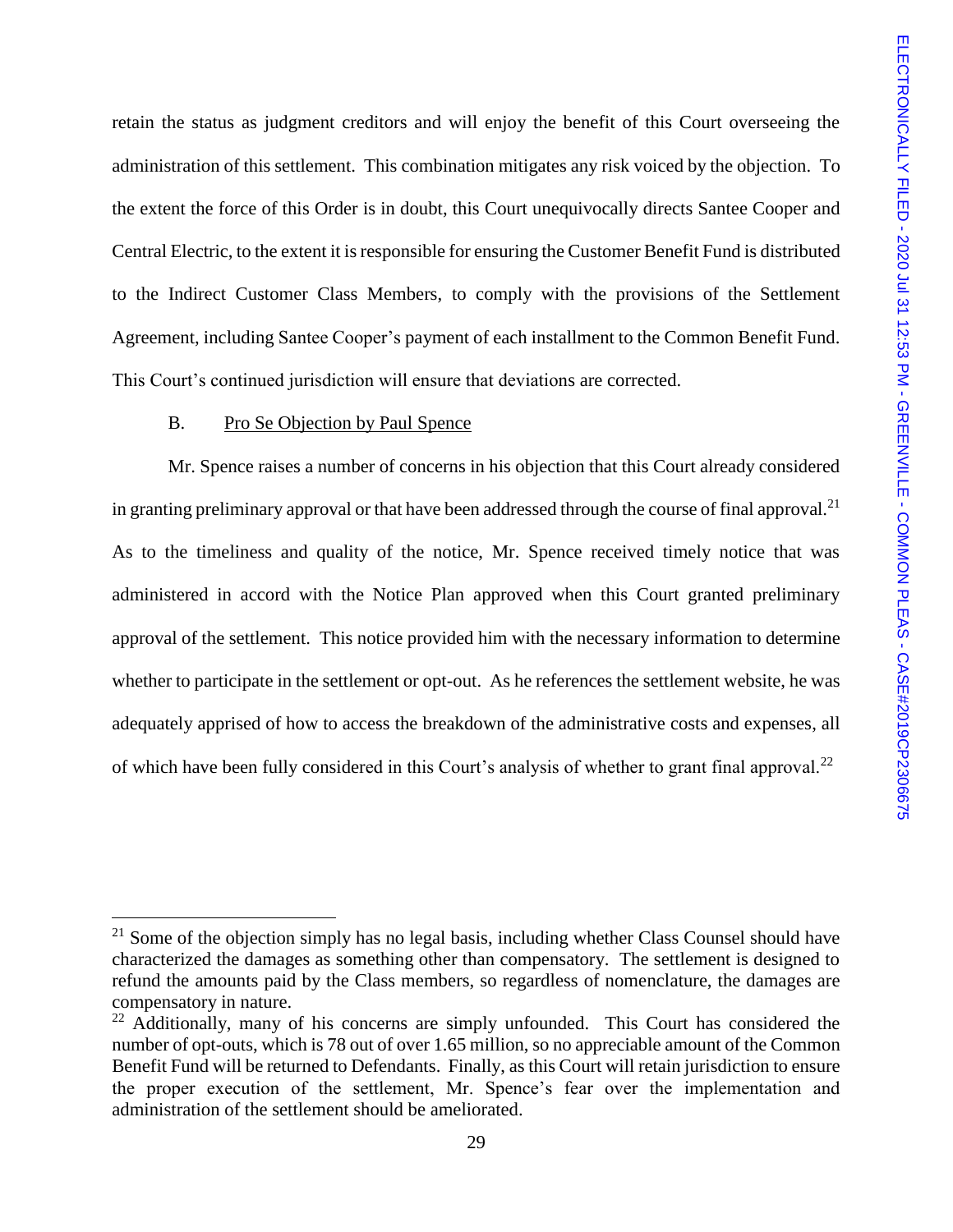## C. Objection by Century Aluminum of South Carolina, Inc.

Century Aluminum filed an objection taking issue with the methodology utilized in allocating the settlement amongst the Class members, and the language of the release. Much of Century Aluminum's objection focuses on not knowing the manner of allocation and its perception that Santee Cooper enjoyed significant discretion in determining Class member allocation. However, as the motion for final approval explained, the methodology utilized was the result of a collaborative inquiry between Class Counsel, Santee Cooper, Central Electric, and the cooperatives. Class Counsel ultimately chose the methodology they believe best served the interests of the Class in receiving fair allocations.

The Court initially concluded that Century Aluminum offered no evidence that the Curtailable Supplemental Power rates were designed or calculated, even in part, to pay Project costs. However, in its motion for reconsideration, Century Aluminum points to Exhibit A to its Response to Motion for Final Approval, which is a Santee Cooper 2009 rate study. The rate study includes descriptions of both Interruptible and a rate known as L-09-SP (also referred to as "SP-09"). While several of the Curtailable Supplemental rates reflect the capture of costs from a hypothetical plant, the creation and design of the SP-09 rate, unlike the predecessor Curtailable Supplemental rates, was done at a time when the costs were actually being incurred for construction of the Project and includes a production demand component. This distinguishing reality disqualifies the predecessor rates from meeting the class definition while making it likely that payors of the SP-09 rate should be included in the class. After further analysis, Class Counsel agrees with respect to the SP-09 rate. The other parties—Santee Cooper, Dominion, and Central Electric—take no position on Class Counsel's determination, either now or in the administration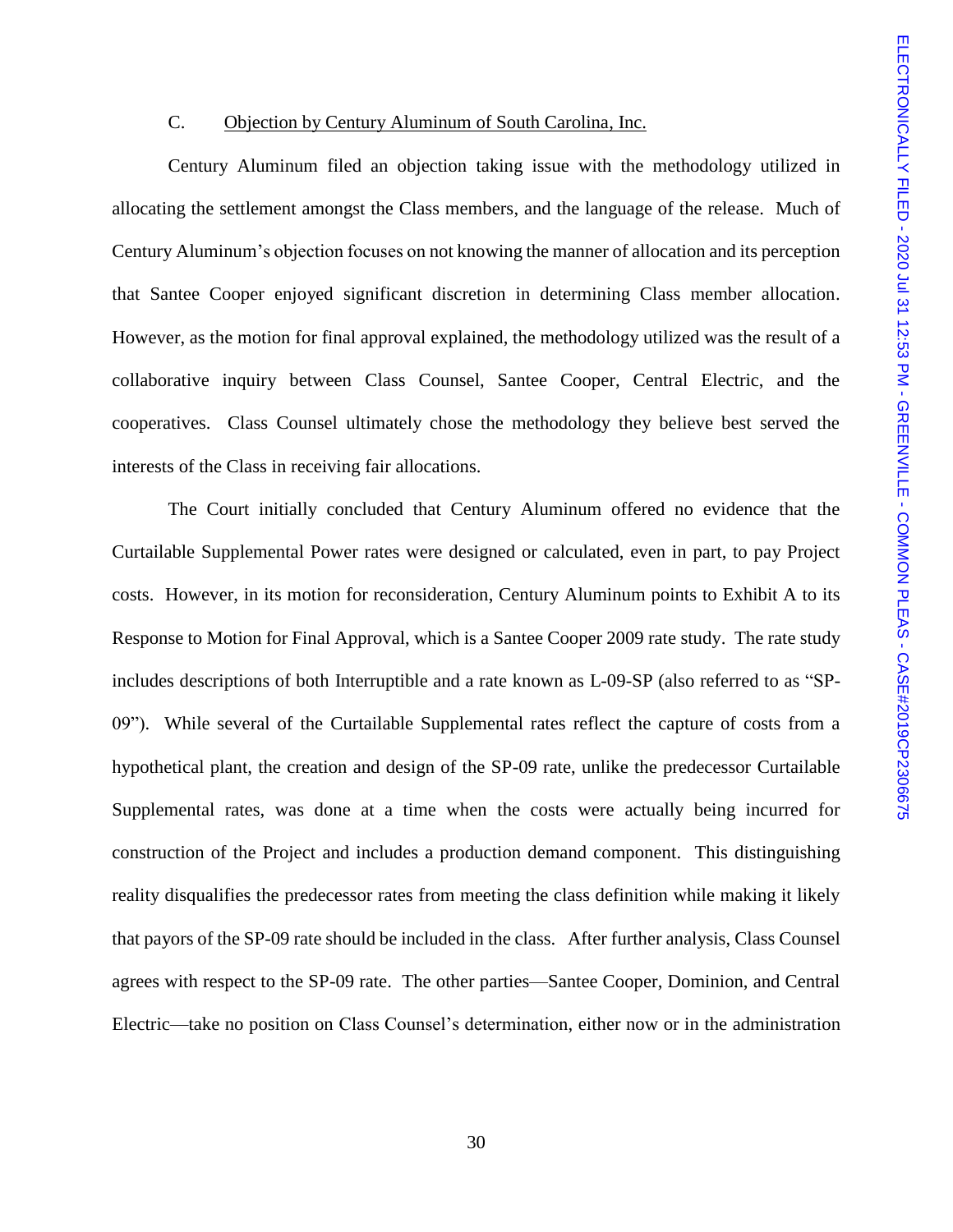of the Common Benefit Fund.<sup>23</sup> Thus, the Court finds that it is fair and reasonable for purchases under the SP-09 rate to be included in the refund methodology in the same manner as purchases under the Interruptible power rate. As explained above, the Court rejects Century Aluminum's contention that predecessor Curtailable Supplemental Power rates should be credited in the allocation methodology, because there is no evidence that those rates were calculated to pay the Project costs.

With the inclusion of the SP-09 rate, this Court finds that the methodology reasonably and fairly allocates the funds among the various Class members. Because not every ratepayer increase was attributable to the construction of the Project, and the amounts attributable differ between the types of customers receiving electricity from Santee Cooper, the refunds must reflect that.

Finally, Century Aluminum objects to the language of the release, suggesting it is ambiguous and could be utilized overbroadly. This Court disagrees and finds the release speaks for itself and approves it as currently drafted.

## **CONCLUSION**

## For the foregoing reasons, **IT IS HEREBY ORDERED THAT:**

 $\overline{a}$ 

1. This Court has jurisdiction over South Carolina Public Service Authority, W. Leighton Lord, III, William A. Finn, Barry Wynn, Kristofer Clark, Merrell W. Floyd, J. Calhoun Land, IV, Stephen H. Mudge, Peggy H. Pinnell, Dan J. Ray, David F. Singleton, Jack F. Wolfe, Jr., Lonnie N. Carter, William Marion Cherry, Jr., Michael R. Crosby, Central Electric Power Cooperative, Inc., Palmetto Electric Cooperative, Inc., Dominion Energy South Carolina, Inc.,

 $23$  Dominion has had no role in, and thus takes no position on, any aspect of the allocation plan associated with any proceeds from the settlement of this matter. As a consequence, Dominion takes no position on Century Aluminum's contention that the SP-09 rate should be included in the refund methodology, Class Counsel's conclusion with respect to this contention, or the resolution of the objection associated with this contention.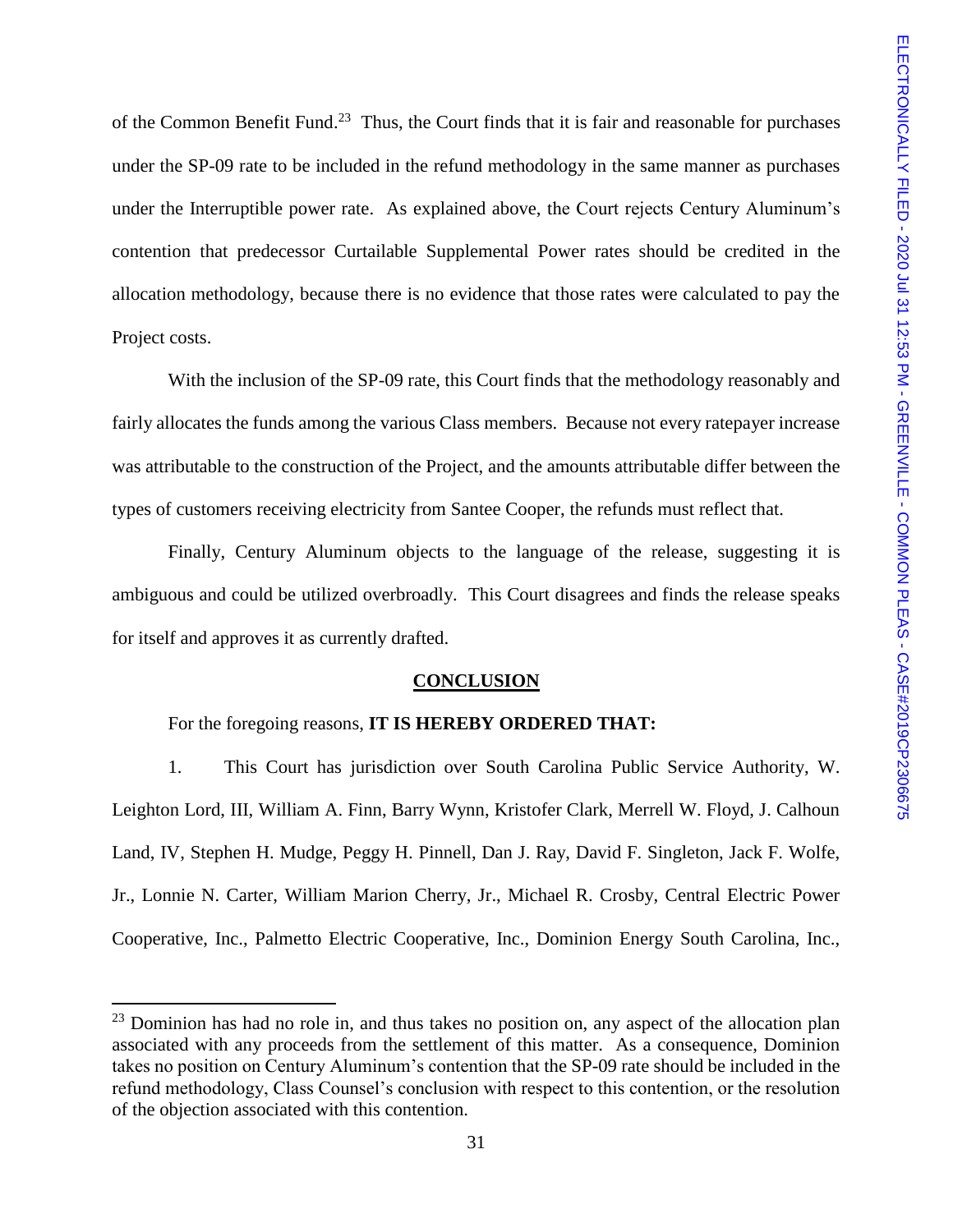f/k/a South Carolina Electric & Gas Company, Dominion Energy Southeast Services, Inc., f/k/a SCANA Services, Inc., SCANA Corporation, Gregory E. Aliff, James A. Bennett, John F.A.V. Cecil, Sharon A. Decker, Lynne M. Miller, James W. Roquemore, Alfredo Trujillo, Maceo K. Sloan, James Micali, Kevin Marsh, Stephen Byrne, Jimmy Addison, Martin Phalen, Mark Cannon, Russell Harris, and Ronald Lindsay (collectively, "All Defendants") and all Class members (including all objectors), and the claims asserted in this action for purposes of the settlement.

2. The Settlement Agreement was entered into in good faith following arms' length negotiations and is non-collusive.

3. This Court **GRANTS** the Final Approval Motion and finds that the settlement and its planned implementation is in all respects fair, adequate, and in the best interests of the Class. Therefore, all Class members who have not requested exclusion are bound by this Order finally approving the settlement.

## **CLASS CERTIFICATION**

4. The previously certified class set forth below (the "Class") is now finally certified, solely for purposes of this settlement, pursuant to South Carolina Rule of Civil Procedure 23(a) and  $(b)(3)$ :

> All Santee Cooper residential, commercial, industrial, and other customers, both direct and indirect, who paid utility bills that included rates calculated, in part, to pay pre-construction, capital, in-service, construction, interest, and other pre-operational costs associated with the V.C. Summer Nuclear Reactor Unit 2 and 3 Project from January 1, 2007, through January 31, 2020.

5. The Court finds that certification of the Class solely for purposes of this settlement is appropriate in that (a) the Class is so numerous that joinder of all members is impracticable; (b) there are questions of law and fact common to the Class that predominate over any questions affecting only individual Class members; (c) Plaintiffs' claims are typical of the Class; (d)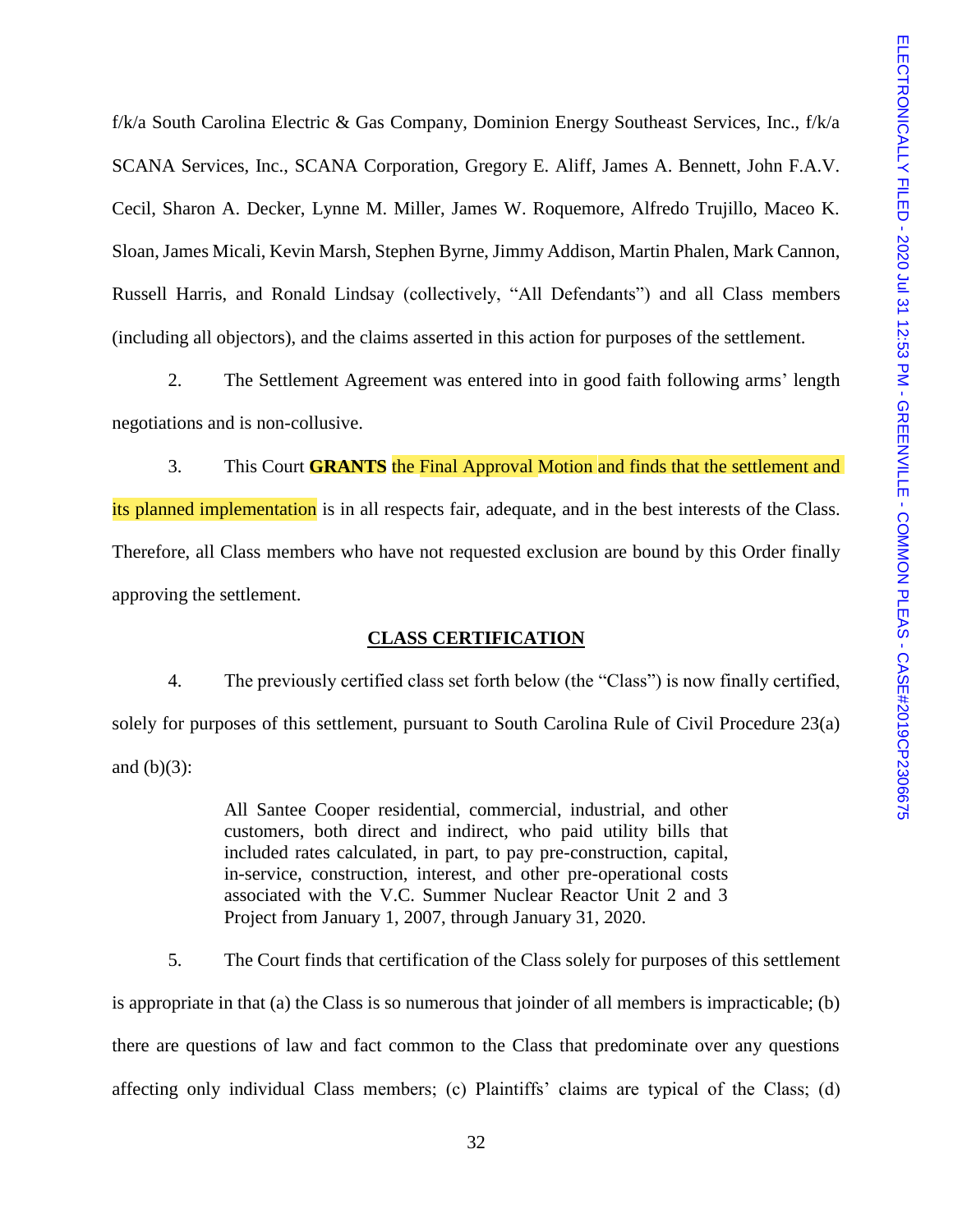Plaintiffs have fairly and adequately protected the interests of the Class and will continue to do so; (e) Class counsel is adequate; and (f) a class action is the superior method for the fair and efficient adjudication of this controversy.

6. Jessica Cook and Chris Kolbe are designated as representatives of the Class.

7. Speights & Solomons, LLC; McGowan, Hood & Felder, LLC; Strom Law Firm, LLC; Richardson Patrick Westbrook & Brickman, LLC; Savage, Royal & Sheheen, LLP; Bell Legal Group; McCullough Khan, LLC; Galvin Law Group, LLC; McCallion & Associates, LLP; Holman Law, PC; Janet, Janet & Suggs, LLC; and The Law Offices of Jason E. Taylor, PC are included as Class Counsel.

#### **CLASS NOTICE**

8. Notice of the settlement, including the Customer Benefit Fund and the relief via the Rate Freeze, was given to Class members by email and/or mail in accordance with the Settlement Agreement and this Court's preliminary approval order. The notice adequately informed Class Members of the Customer Benefit Fund and the Rate Freeze. The Class notice was also published in the *Columbia State*, *Greenville News*, *Charleston Post & Courier*, *Aiken Standard*, *Beaufort Gazette / Bluffton Island Packet Combo*, *Rock Hill Herald*, and *Myrtle Beach Sun News*. Class Counsel also ran internet banner ads totaling approximately 12.3 million impressions on Google Display Ad Network and Facebook. Finally, Class Counsel set up a settlement website and a tollfree line to provide additional information and to answer inquiries from Class members. These forms of Class notice fully complied with the requirements of Rule 23(c) and due process, constituted the best notice practicable under the circumstances, and were due and sufficient notice to all persons entitled to notice of the settlement of this lawsuit.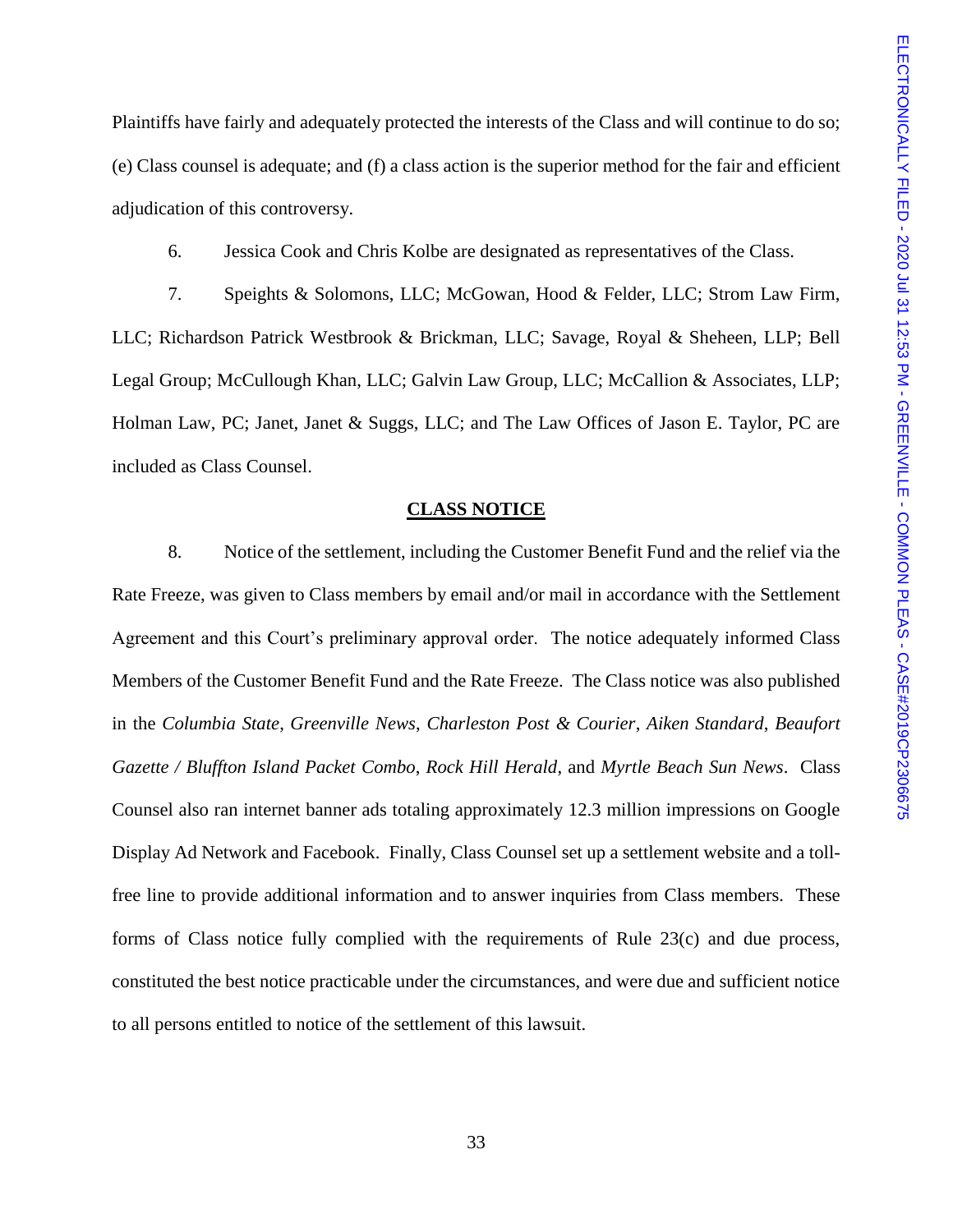#### **OBJECTIONS AND OPT-OUTS**

9. After the extensive notice provided to Class members as described above, including individual notice to over 1.65 million Class members, there have been only three objections to the settlement. Specifically, seven Class members—Lindsey F. Smith, Travis B. Renwick, Justin M. Tedder, Rusty Wannamaker, Caroline H. Robinson, William E. Robinson, and Peggy E. Dantzler—filed a joint objection to final approval; Paul Spence submitted an individual objection; and Century Aluminum of South Carolina, Inc. submitted an individual objection. These objectors represent less than 0.00054% of the Class. As discussed above, the Court has reviewed the objections and finds them to be without merit, except for Century Aluminum's contention that purchases under the SP-09 rate should be included in the refund methodology.

10. Seventy-eight Class members have opted out of the settlement. The Court recognizes that new customers who are not in the Class will join Santee Cooper and the electric cooperatives. The Rate Freeze benefit will be provided to all customers under the frozen rates.

#### **AWARD OF ATTORNEY'S FEES AND COSTS**

11. The Court has considered Class Counsel's Fee Petition and the joint objectors' objections to the proposed upfront payment of the full amount of attorneys' fees awarded to Class Counsel. The Court also heard extensive argument on Class Counsel's request for attorneys' fees at the fairness hearing on July 20, 2020, the record of which is incorporated by reference.

12. Class Counsel seek 15% of the Common Benefit Fund for their attorneys' fee award. Class Counsel also request reimbursement of expenses in the amount of \$1,543,893.08. Defendants do not object to Class Counsel's request for attorneys' fees and costs. The Court has reviewed the joint objectors' challenge to Class Counsel's Fee Petition and finds it without merit.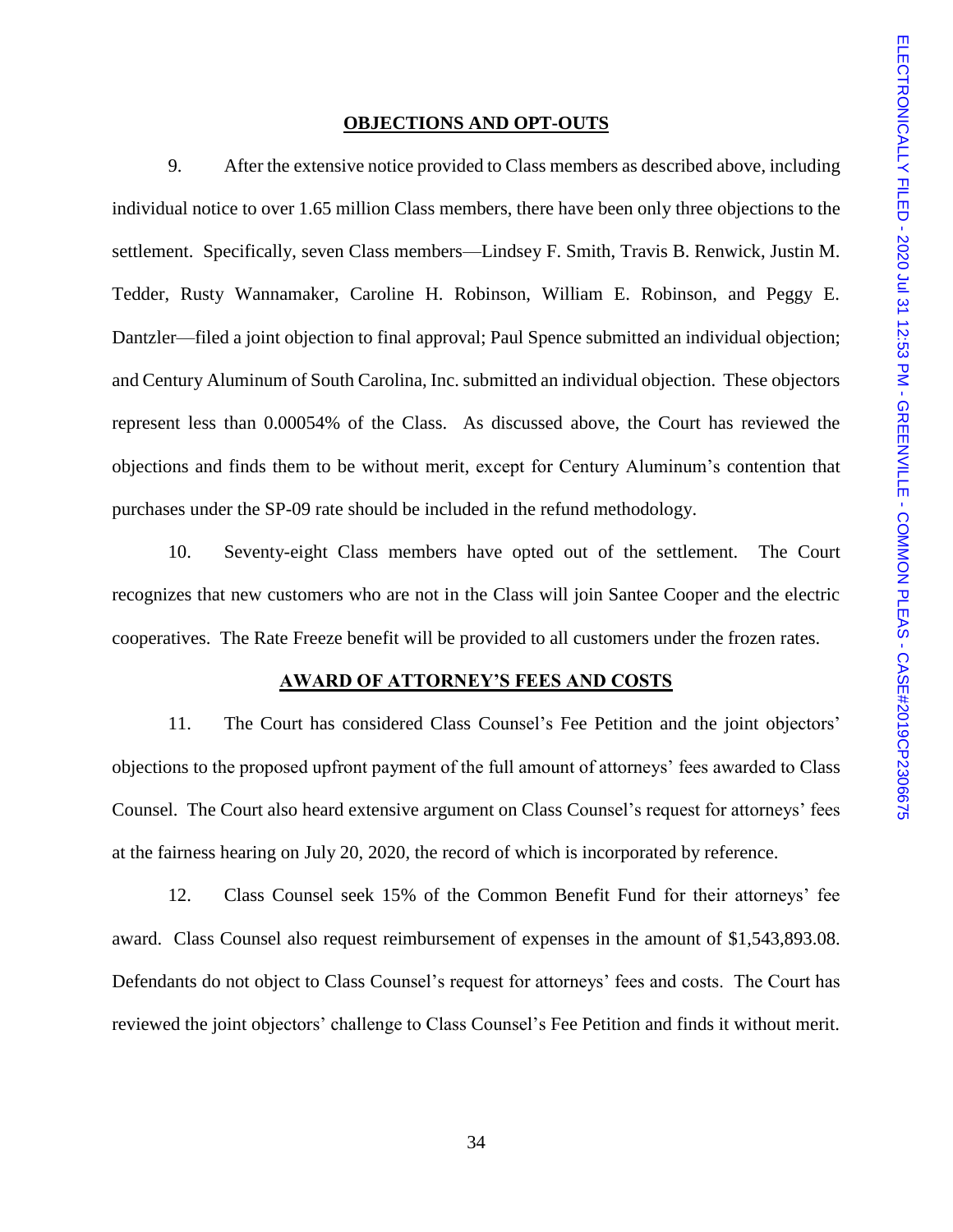13. The Supreme Court of South Carolina has recognized that the percentage-ofrecovery method is the accepted way to award fees from a common fund. *See Layman*, 376 S.C. at 452-53, 658 S.E.2d at 330. The Court may also consider the following six factors when determining the reasonableness of attorneys' fees: "(1) the nature, extent, and difficulty of the case; (2) the time necessarily devoted to the case; (3) professional standing of counsel; (4) contingency of compensation; (5) beneficial results obtained; and (6) customary legal fees for similar services." *Jackson*, 326 S.C. at 308, 486 S.E.2d at 760. Applying these factors, the Court finds that the requested attorneys' fees of 15% of the Common Benefit Fund is fair and reasonable.

14. The Court hereby **GRANTS** Class Counsel's Fee Petition and awards attorneys' fees in the amount of 15% of the Common Benefit Fund and costs in the amount of \$1,543,893.08. The attorneys' fees are to be paid in full consistent with the terms of the Settlement Agreement and distributed among Class Counsel as follows:

| <b>FIRM</b>                                                             | <b>PERCENTAGE</b> |
|-------------------------------------------------------------------------|-------------------|
| Bell Legal Group, LLC                                                   | 5.25%             |
| Galvin Law Group, LLC                                                   | 4.0%              |
| Holman Law, PC and McCallion & Associates, LLP                          | 0.75%             |
| Janet, Janet & Suggs, LLC and The Law Offices of Jason<br>E. Taylor, PC | 0.75%             |
| McCullough Khan, LLC                                                    | 5.25%             |
| McGowan, Hood & Felder, LLC                                             | 18.5%             |
| Richardson, Patrick, Westbrook & Brickman, LLC                          | 14.75%            |
| Savage, Royall and Sheheen, LLP                                         | 13.25%            |
| Speights & Solomons, LLC                                                | 19.0%             |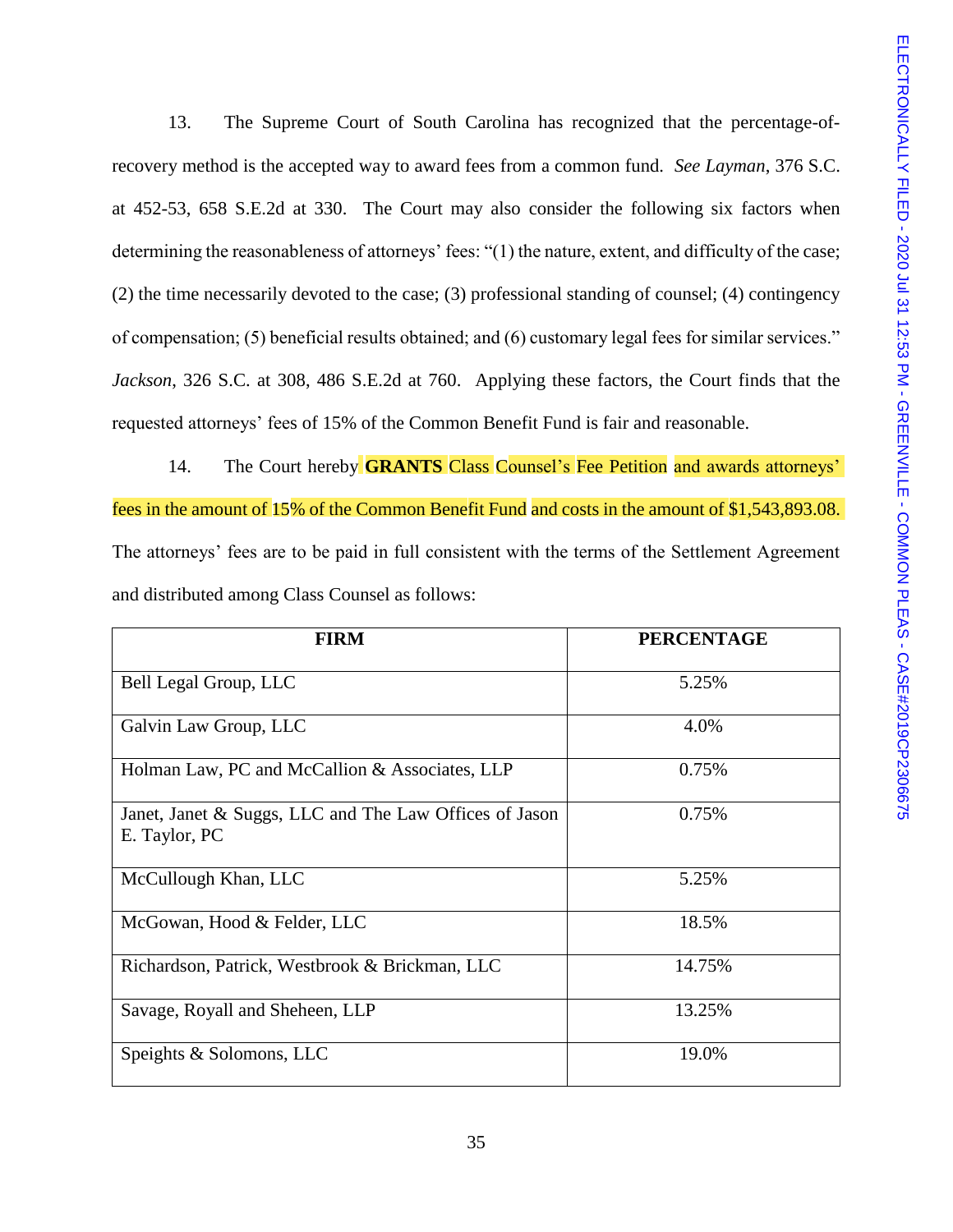| Strom Law Firm, LLC | 5% |
|---------------------|----|
|                     |    |

15. The Court also **GRANTS** Class Counsel's request for service awards for the Class representatives, Jessica Cook and Chris Kolbe, in the amount of \$10,000 each, and for the named Plaintiffs, Corrine F. Bowers & Son, Cyril B. Rush, Jr., Bobby Bostick, Kyle Cook, Donna Jenkins, and Ruth Ann Keffer, in the amount of \$2500 each. The Court finds that these payments are justified by the Class representatives' and named Plaintiffs' service to the Class.

16. The Court also finds that the costs to be incurred by SEDC and NISC in providing cooperative customer billing data necessary for the settlement distribution allocation will be incurred for the common benefit and should be paid by the Settlement Administrator from the Common Benefit Fund.

## **CLASS BENEFITS AND IMPLEMENTATION OF SETTLEMENT**

17. The Parties to the Settlement Agreement shall carry out their respective obligations thereunder. The Settling Parties will cooperate with each other to the extent reasonably necessary to effectuate and implement the terms and conditions of the Settlement Agreement and settlement and will exercise their best efforts to accomplish the terms and conditions of the Settlement Agreement and settlement as described in this Order.

18. The Rate Freeze and process for annual compliance reporting as described by Santee Cooper and Central Electric complies with the Settlement Agreement and law. Customers have been appropriately notified of the Rate Freeze.

19. For customers other than Central Electric, the Rate Freeze will be effective for the customers subject to the frozen rates for all bills rendered on or after August 16, 2020, through all bills rendered on or before January 15, 2025. For Central Electric, the Rate Freeze will be effective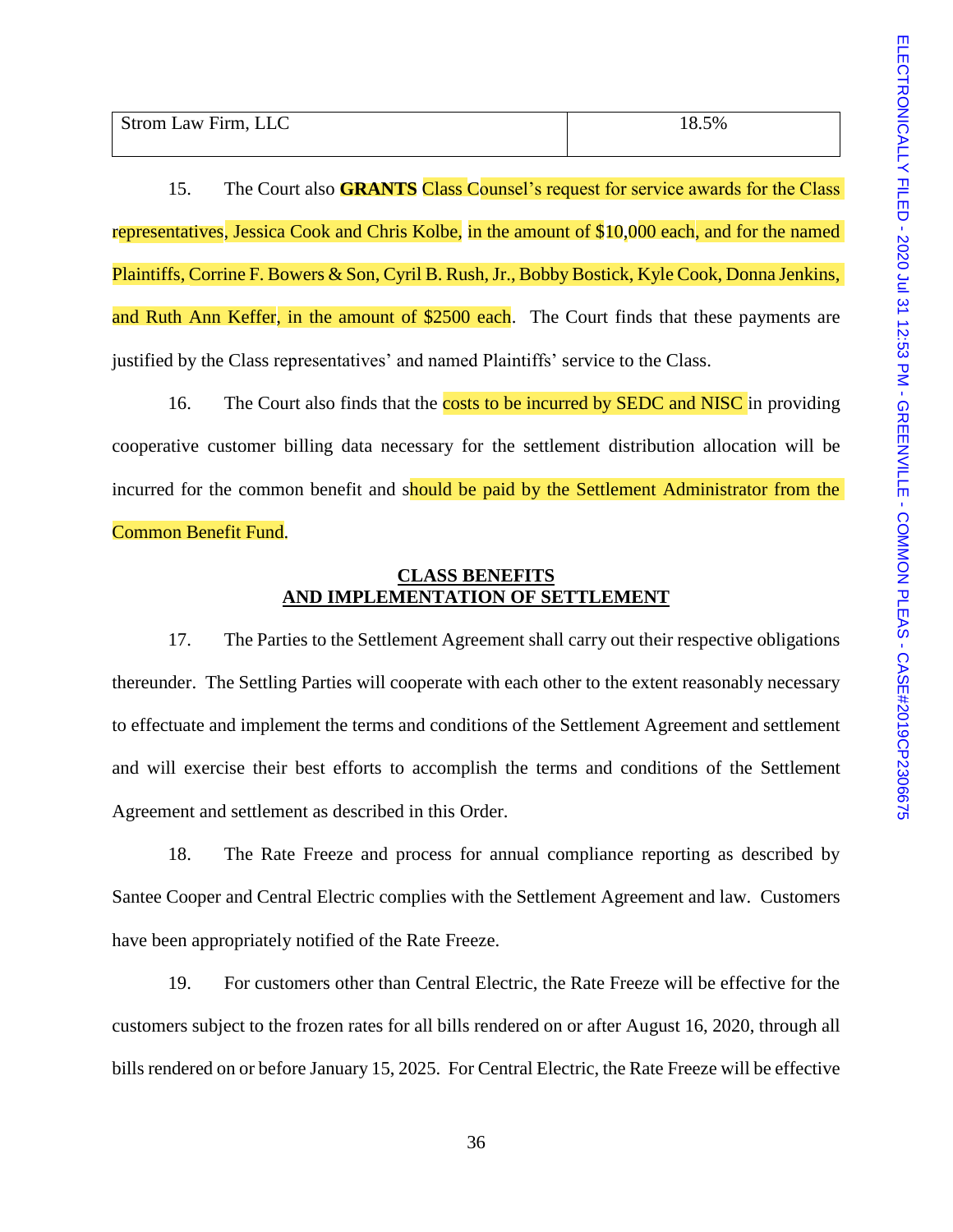for service rendered on or after August 1, 2020, through service rendered on or before December 31, 2024. The Rate Freeze will be implemented with respect to Santee Cooper's residential, commercial, lighting, and industrial customers by computing charges throughout the Rate Freeze period using rates and charges set forth in Santee Cooper's following rate schedules: RG-17, RT-17, GA-17, GB-17, GV-17, GT-17, GL-17, TP-17, TA-17, TL-17, MS-17, OL-17, L-17, L-17-I, and L-17-EP-O. The fuel, demand sales, and economic development sales adjustment clauses of the foregoing rate schedules will be suspended from adjusting during the Rate Freeze Period, and adjustment values will be frozen at the amounts specified in Schedule B of the Customer Settlement Agreement for the Rate Freeze Period. The fuel adjustment clause of the Authority's municipal customers whose rates are based on the Municipal Light and Power rate will be suspended from adjustment during the Rate Freeze Period, and the Rate Freeze will be applied to these customers by applying the fuel adjustment clause referenced in the rate schedule using levels set forth for the Schedule L-17 rate in Schedule B of the Customer Settlement Agreement; provided however, the Authority is permitted to participate in competitive bidding processes to retain its contracts with municipal customers upon their expiration. Similarly, frozen rates applicable to Central Electric are described in Schedule A of the Settlement Agreement. Santee Cooper's Board plans to consider a resolution approving the implementation of the Rate Freeze following approval of the settlement via entry of this Order. The draft resolution presented by Santee Cooper, and the implementation of the Rate Freeze as presented to the Court and in the draft resolution, comports with the Settlement Agreement and the law, including Santee Cooper's Enabling Act, S.C. Code Ann. § 58-31-10, *et seq*. The frozen rate schedules and Schedules A and B will be posted by Santee Cooper on its website.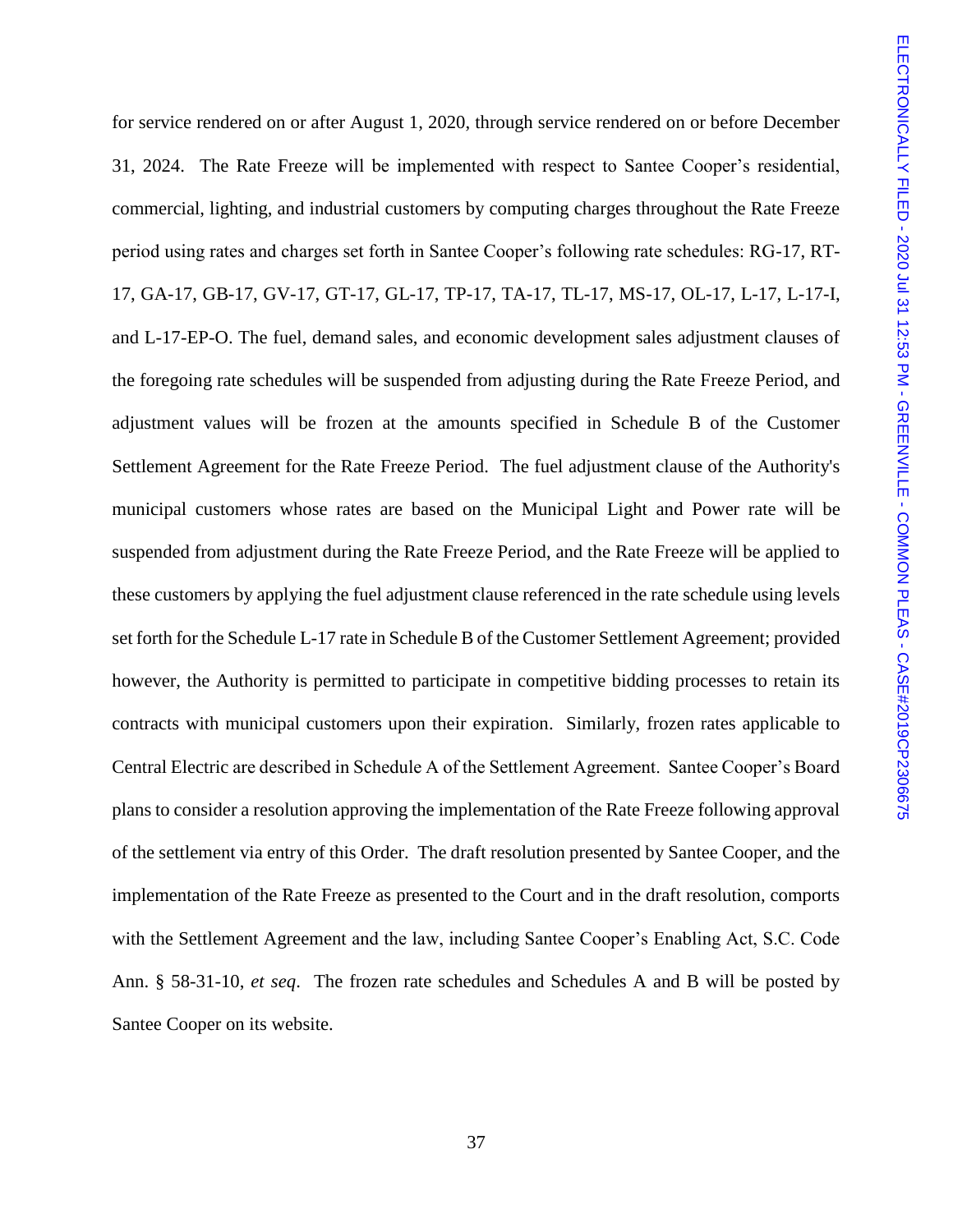20. Class Counsel, Santee Cooper, and Central Electric have presented descriptions of the methodologies selected by Class Counsel to distribute the Customer Benefit Fund to the Class. Those methodologies are reasonable and fair to all Class members.

21. To comply with the Agreement, Santee Cooper and Central Electric will submit annual compliance reports addressing the topics as presented to the Court.

#### **OTHER PROVISIONS**

22. The Settlement Agreement and this Order are binding on and will have *res judicata* and preclusive effect in all pending and future lawsuits or other proceedings encompassed by the Released Claims maintained by or on behalf of the Releasors.

23. The claims in the Action, including all cross-claims, are hereby dismissed with prejudice and, except as expressly and explicitly provided for in the Settlement Agreement, without costs.

24. The Releasees are hereby discharged and released from all Released Claims.

25. The Releasors are hereby permanently barred and enjoined from instituting and prosecuting any and all of the Released Claims.

26. The Opt-Out List is hereby approved as a complete list of all persons who have timely and validly requested exclusion from the Class and, accordingly, will neither share in nor be bound by the Final Approval Order and Judgment.

27. The Settlement Agreement, settlement, and any proceedings taken pursuant thereto are not and should not in any event be offered or received as evidence of a presumption, concession, acknowledgment, or an admission of liability or of any wrongdoing by any Defendant or any Releasee or of the suitability of these or similar claims to class treatment for litigation, trial, or any other purpose except settlement.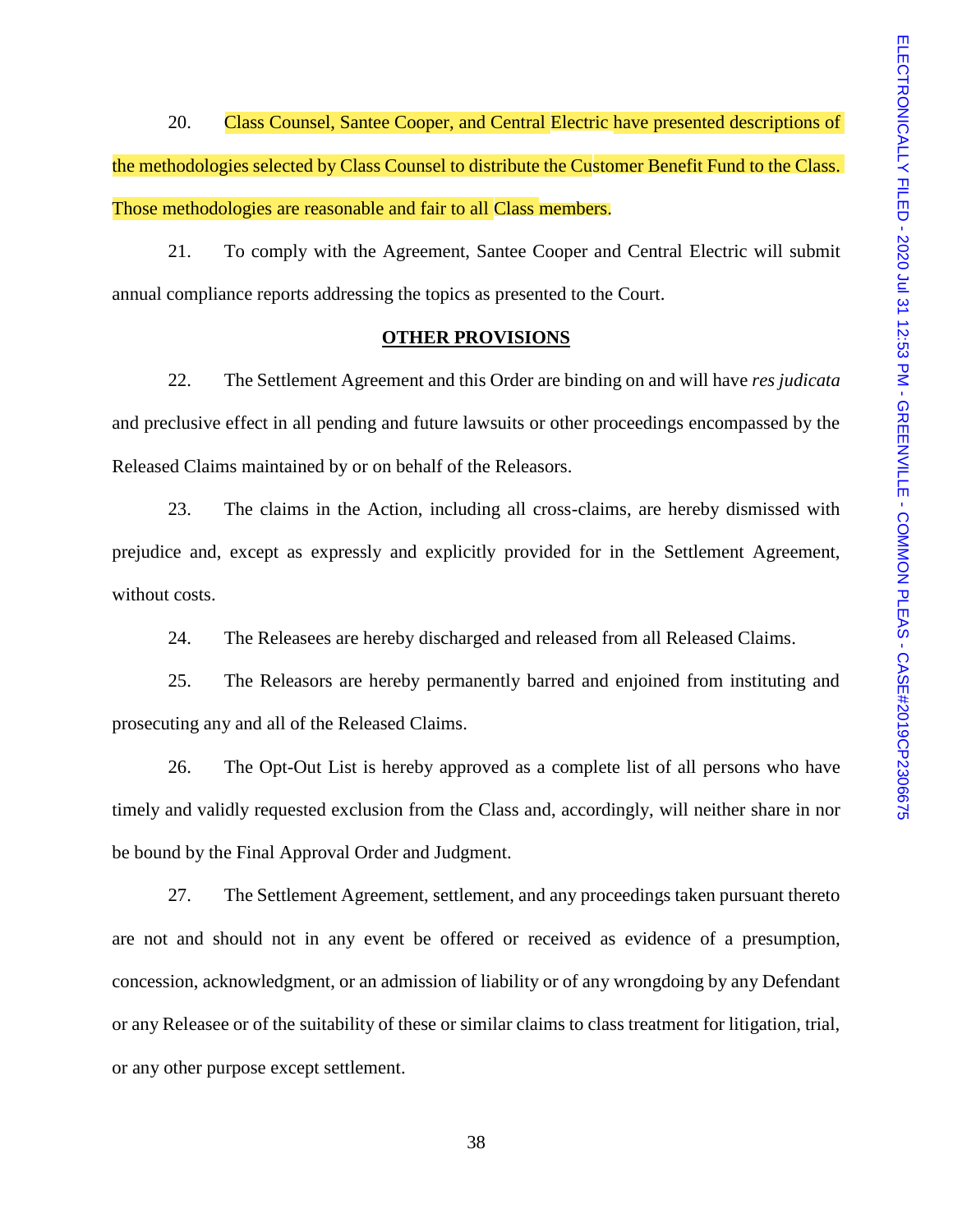28. The Court hereby reserves continuing and exclusive jurisdiction over the settlement, including all future proceedings concerning the administration, consummation, and enforcement of the Settlement Agreement.

29. Neither the Settlement Agreement, preliminary approval order, this Order finally approving the settlement, nor any of their provisions, nor any of the documents, negotiations, or proceedings relating in any way to the settlement, shall be construed as or deemed to be evidence of an admission or concession of any kind by any person, including All Defendants, nor of the certifiability of any class other than the Class described herein, and shall not be offered or received in evidence in this or any other action or proceeding except in an action brought to enforce the terms of the Settlement Agreement or except as may be required by law or court order.

30. This Court retains jurisdiction for the purposes of enforcing the terms of the settlement and of this Final Judgment and Order.

## **AND IT IS SO ORDERED.**

Dated: By:

Jean Hoefer Toal Chief Justice, Retired Acting Circuit Court Judge